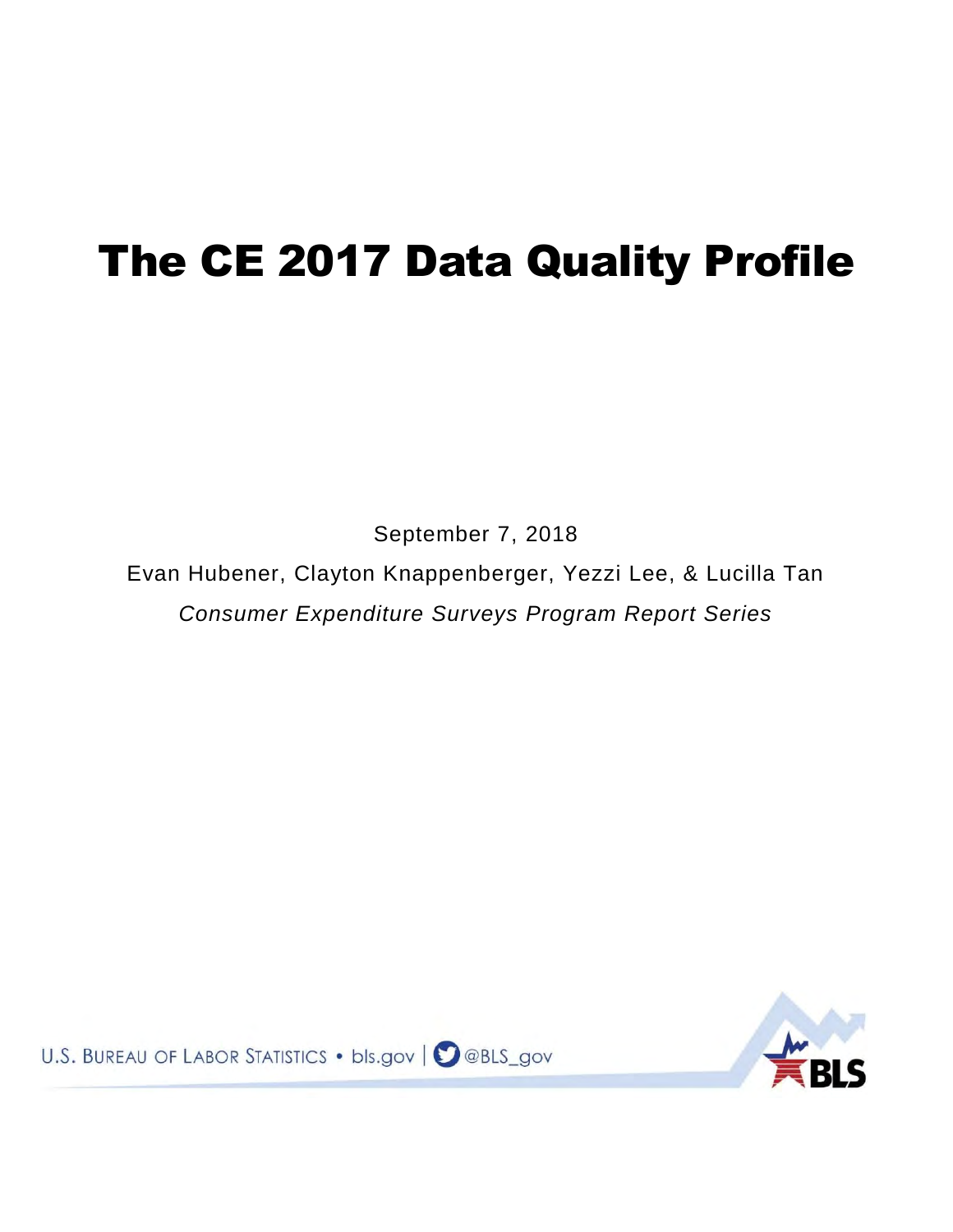## *Dedication*

*We dedicate this report in honor of the memory of our colleague, Scott S. Fricker, Office of Survey Methods Research. Scott had significantly contributed to the development of the data quality framework and infrastructure to support and sustain the routine production of data quality profiles for the CE Program.*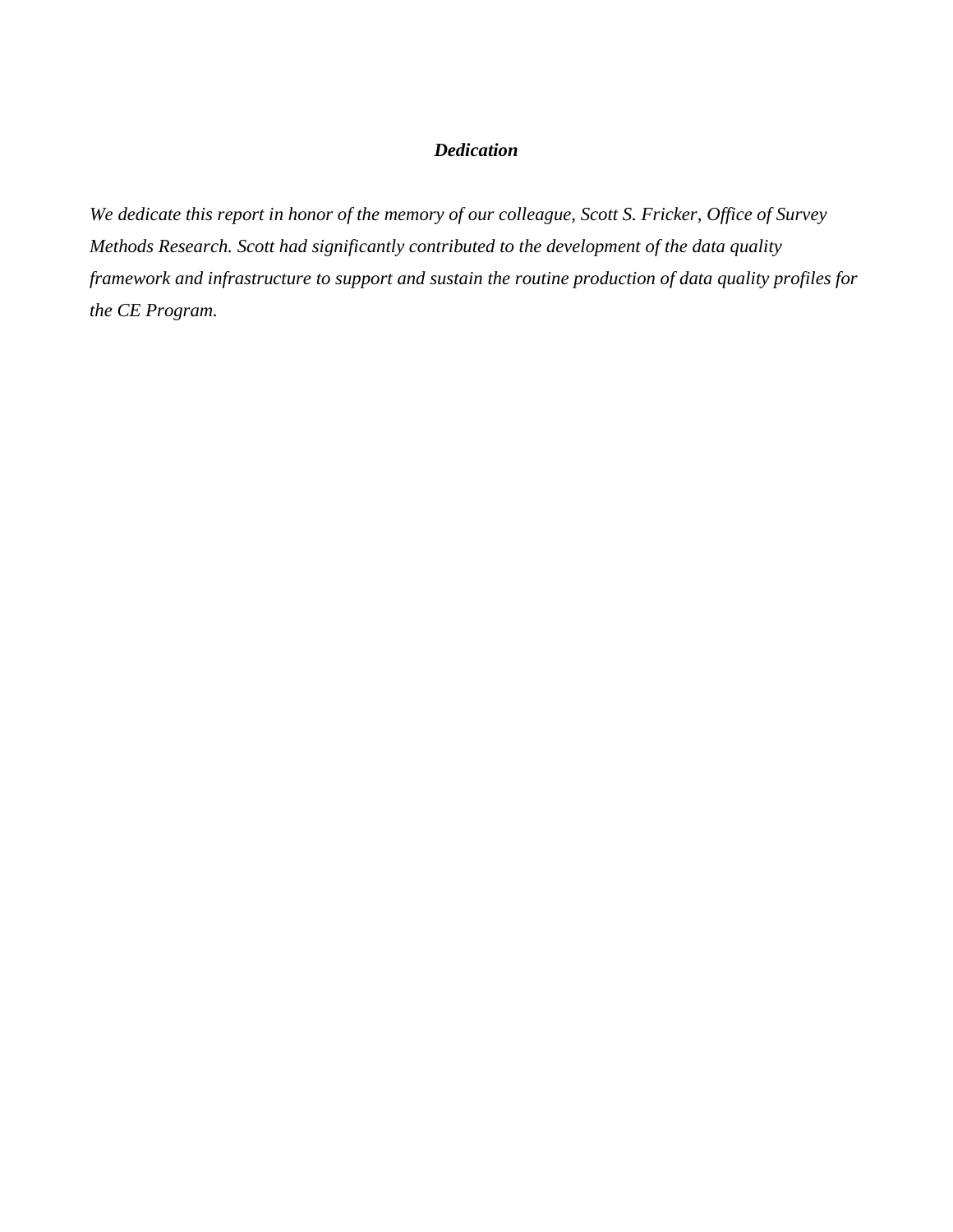# Contents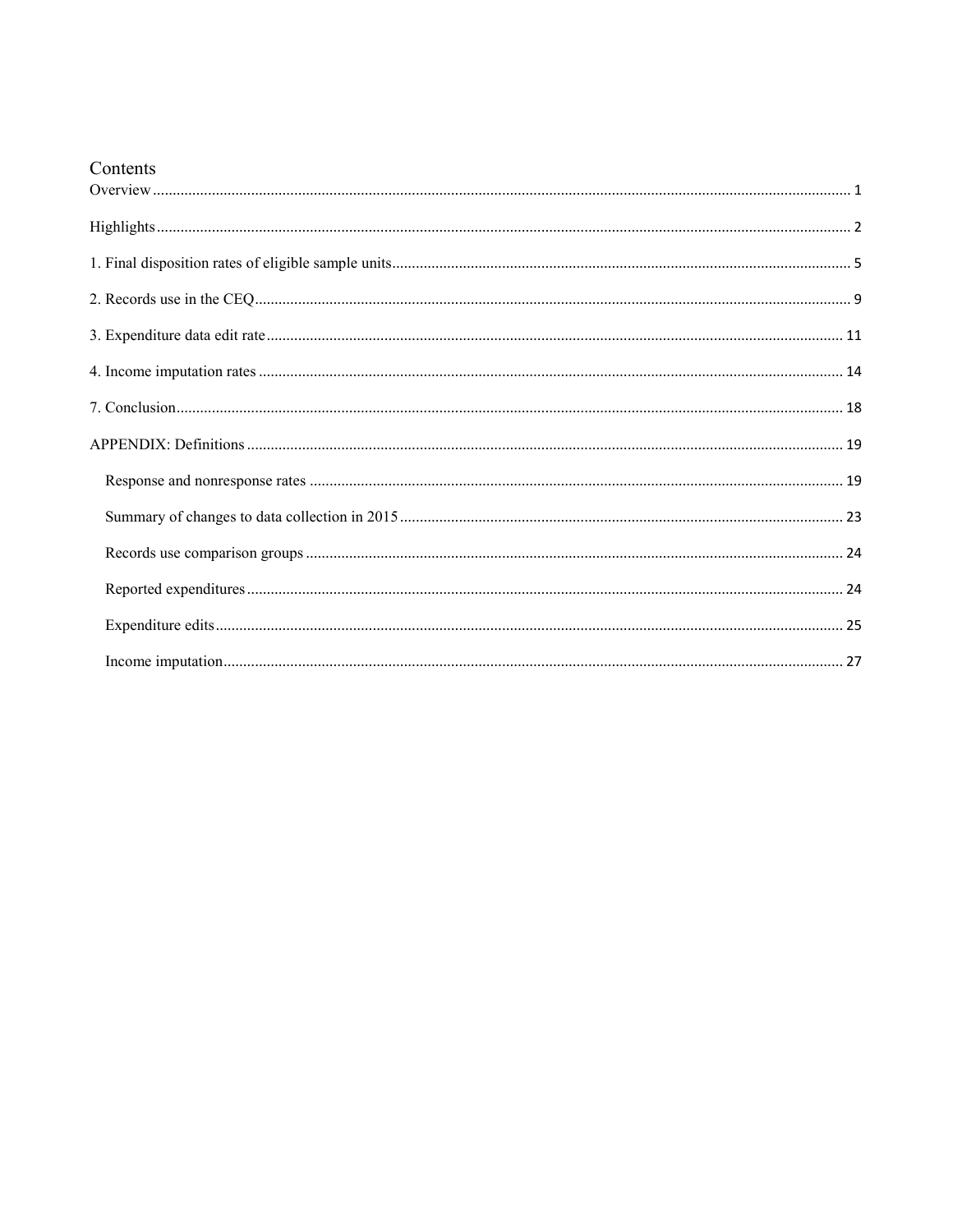## <span id="page-3-0"></span>**Overview**

Th[e Consumer Expenditure Surveys Program](https://www.bls.gov/opub/hom/cex/home.htm) (CE) has historically provided a variety of metrics for data users to evaluate the overall quality of its products. [Official tables](https://www.bls.gov/cex/tables.htm) provide standard errors, the [public-use microdata user documentation](https://www.bls.gov/cex/pumd_doc.htm) provides response rates, and the datasets contained in the [public-use microdata](https://www.bls.gov/cex/pumd_data.htm) provide all the variables and flags necessary for users to create their own quality measures. One of the goals of the CE is the routine production of an annual Data Quality Profile (DQP) that reports on a comprehensive set of metrics tracked over time for the CE Interview Survey (CEQ) and the CE Diary Survey (CED). For external users, these metrics are an indication of data quality; for internal users, the metrics are actionable and provide a basis for survey improvements. Since the quality of survey estimates is affected by errors that occur anywhere in the survey lifecycle, it is expected that the set of DQP metrics will evolve over time as the CE continually researches methods to monitor and improve data quality.

 The *2017 CE Data Quality Profile* is the third in a series of iterations towards an annual CE DQP. The metrics in this report include indicators for Measurement, Nonresponse, and Processing error. The metrics are based on data collected in 2010 through 2017. Future metrics will measure Coverage error and Sampling error. The data quality dimension that each metric is an indicator for is denoted by a " $\vee$ " in the following table:

| Metric                                                          | <b>Total Survey Error dimensions</b><br>associated with the metric |             |            |  |
|-----------------------------------------------------------------|--------------------------------------------------------------------|-------------|------------|--|
|                                                                 | Measurement                                                        | Nonresponse | Processing |  |
| Final disposition rates of eligible units in the<br>CEQ and CED |                                                                    | ✔           |            |  |
| Records use by CEQ respondents                                  | ✔                                                                  |             |            |  |
| Edit rate of reported expenditures in the CEQ<br>$&$ CED        | ✔                                                                  |             |            |  |
| Edit rate of income in the CEQ and CED                          |                                                                    | ✔           |            |  |

Metrics reported in the CE 2017 Data Quality Profile

In the next section, we present visualizations to highlight findings about the metrics. The subsequent sections provides detailed metric tables and interpretations. Definitions used to construct the metrics appear in the [Appendix.](#page-21-0)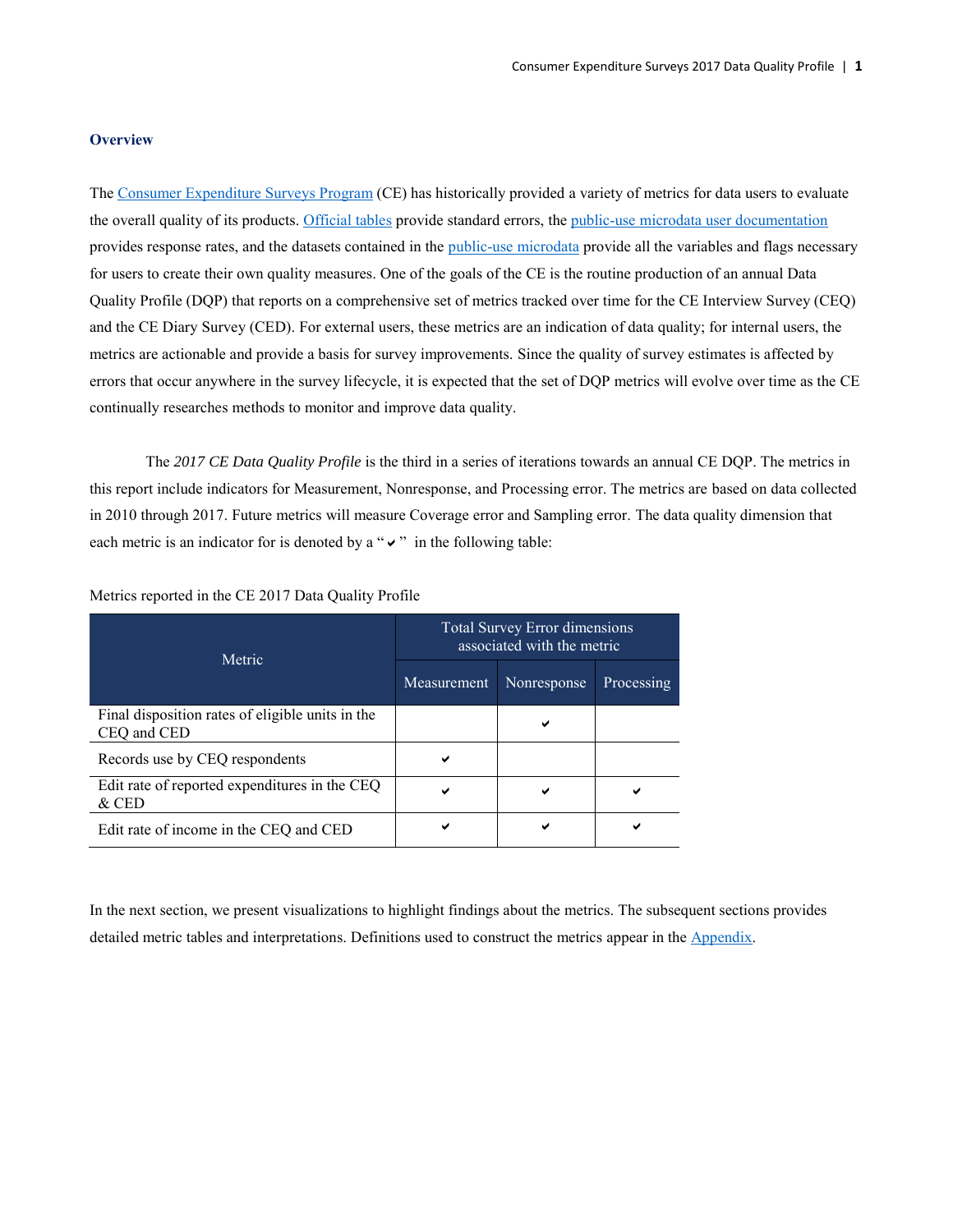## <span id="page-4-0"></span>**Highlights**

In this section, we highlight metric trends for the reporting period (2010 through 2017) with the description below and a panel of graphs in [Figure 1.](#page-5-0) Further details about the individual metrics and detailed data tables are provided in the sections that follow the visual summary.

#### Trends for concern

The trend of declining **response rates** continued for both the CEQ and CED through 2017 (see [Section 1\)](#page-7-0). The CE Program currently has a nonresponse study underway to better understand if and how differences between respondents and nonrespondents affect nonresponse bias of key survey estimates. **Survey refusal** rates continued to rise in 2017 for both the CEQ and CED. For the CEQ, the issue of time was a dominant reason for refusals. For the CED, changes in diary placement procedures in 2017 largely account for the shift in nonresponse because of "other reasons" to nonresponse because of refusals. **Nonresponse reclassification** rates as a proportion of "Other reasons for nonresponse" also rose in 2017 for both CEQ and CED, although it consistently remains much lower in the CEQ.

## Trends that are encouraging

While the overall **edited reported expenditures** for the CEQ remained relatively constant between 2015 and 2017, there was an increase in *allocation rate* offset by a decrease in *imputation rate* in 2017. This is largely attributable to modifications made to the processing procedure for *Section 4 Part A (Telephone, Internet, and Cable/Satellite TV Expenses)* that sought to preserve reported expenditure totals and component proportions in the imputation process (see [Section 3\)](#page-13-0). The overall **edited reported expenditures** for the CED has also remained relatively constant and has been consistently lower than the CEQ.

The trend for **[unimputed income](#page-16-0)** sources in "Total CU income before tax" continued to rise for both the CEQ and the CED in 2017, due primarily to the decline in the rate of *model-based imputation* (se[e Section 4\)](#page-16-0). For two dominant income sources examined – Salary/wage, and Social Security/Retirement benefits – the prevalence of model-based imputation declined for both these sources in the CEQ and for Salary/wage in the CED.

Athough still not more than half the CEQ respondents are reported to use records, the prevalence of declining **[overall record use](#page-11-0)** among CEQ respondents between 2010 and 2015 appears to have halted with a slight upturn in 2016 and 2017(se[e Section 2\)](#page-11-0).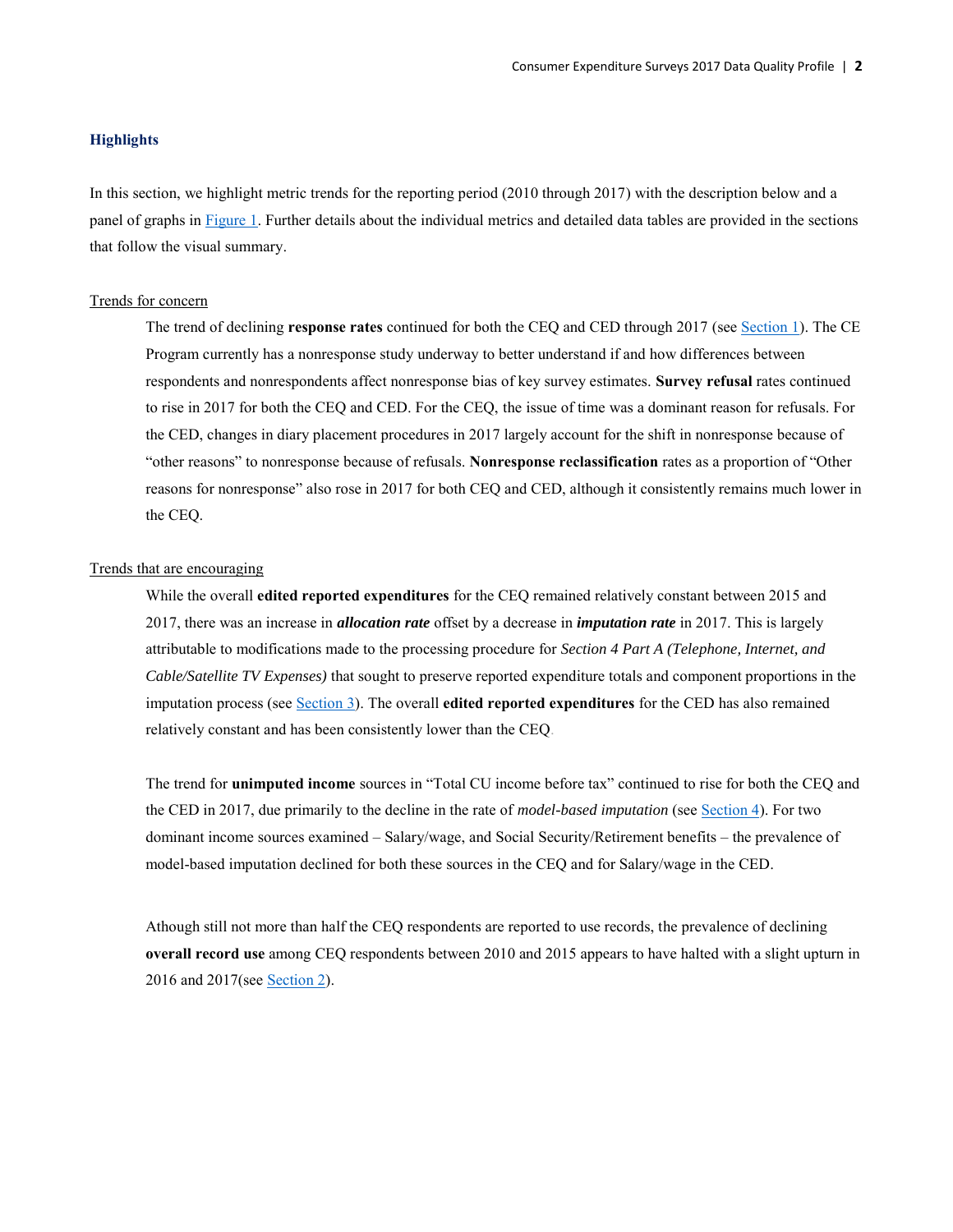## Consumer Expenditure Surveys 2017 Data Quality Profile | **3**



## <span id="page-5-0"></span>Figure 1. Select metric trends from 2010 to 2017









CED total income before tax imputation rates

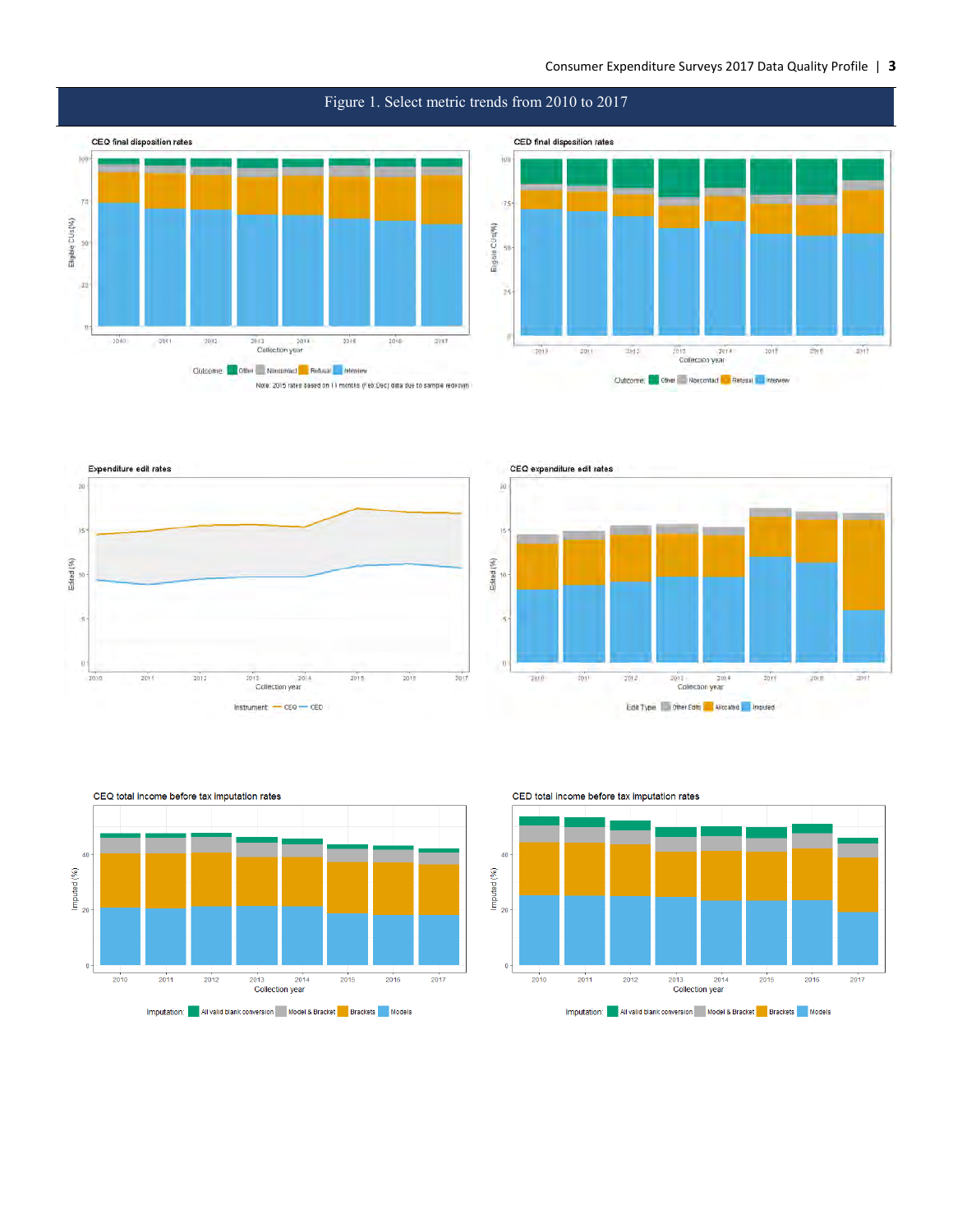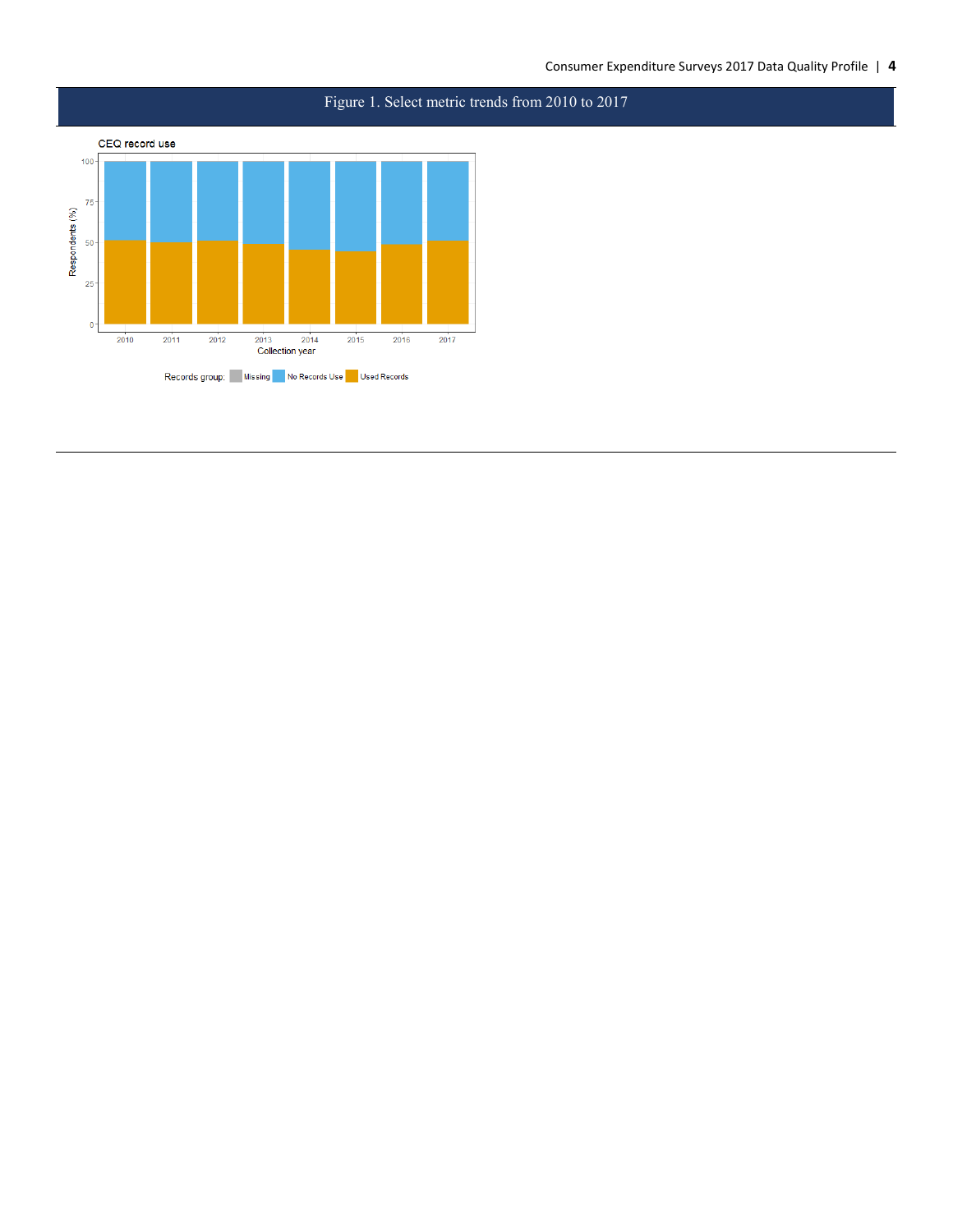#### <span id="page-7-0"></span>**1. Final disposition rates of eligible sample units**

The unit of observation for the CE is the Consumer Unit (CU), so response and nonresponse rates are computed at the CU level. The CE adopts the Census Bureau's categorization of eligible CUs who do not respond to the survey as a "Type A nonresponse." Type A nonresponse is differentiated into subcategories of reasons for nonresponse: "*Noncontact*" when the interviewer is unable to contact an eligible member of the CU; "*Refusal*" when the contacted CU member refuses; and "*Other nonresponse*" for miscellaneous other reasons. Among the "Type A Other nonresponse" reasons is a minimal expenditure edit check performed at BLS (CE) that could change an interviewercoded "completed interview" for a CU to "nonrespondent" if too few purchases are reported; this type of edit is referred to as the *nonresponse reclassification*. A mapping of the CE to AAPOR final disposition codes for inperson, household survey is presented in the [Appendix.](#page-21-2)

Response and nonresponse rates are measures of cooperation levels in a survey. Since not all eligible sample units will be available or agree to participate in the survey, there will be some nonresponse to the survey request. Characteristics of nonrespondents may differ from respondents, and if these characteristics correlate with their expenditures, their omission from the survey may result in bias in the estimates produced from the survey. While weighting adjustments may reduce bias, the effectiveness of this approach depends on the availability and quality of variables used in the weighting, so concerns about bias persist. A single, survey-level measure, such as a survey response rate, in itself is an inadequate measure of nonresponse error. Nevertheless, higher response rates are preferred in the absence of other indicators of nonresponse bias.

The nonresponse reclassification is conducted in both the CEQ and CED. The nonresponse reclassification rates can serve as an indicator of the potential for nonresponse bias because the minimal expenditure edit (which triggers reclassification) converts these respondents to nonrespondents. If those reclassified as nonrespondents are systematically different from respondents, nonresponse bias will result. Thus, all else being equal, lower reclassification rates are desired.

Response rates can be reported unweighted or weighted. *Unweighted response rates* provide an indication of the proportion of the sample that resulted in useable information to produce estimates. They also serve as a useful means of monitoring the progress of fieldwork and for identifying problems with nonresponse that can be addressed during fieldwork operations. *Weighted response rates* provide an indication of the proportion of the survey population for which useable information is available, since the weights allow for inference of the sample to the population. The weights typically used are base weights (the inverse probability of selecting the sample units). Since past analyses found weighted and unweighted rates to be similar in both the CEQ and CED, only unweighted rates are presented in this report.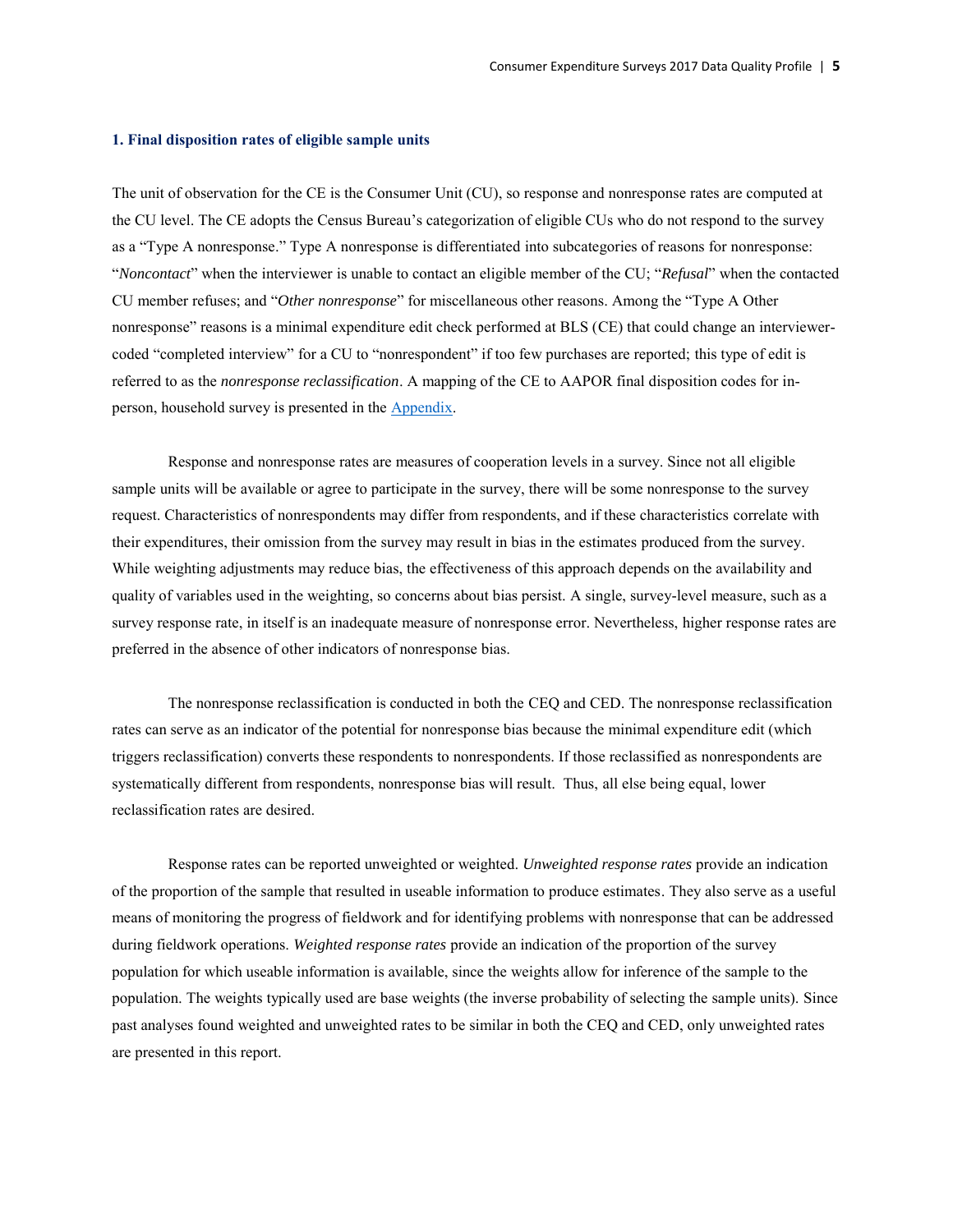Each survey wave is treated as independent from another wave in computing official CEQ survey estimates, so each survey wave is treated as independent from another wave for computing CEQ response rates. Similarly for the official CED survey estimates and response rates, each diary week is treated as independent from another diary week. In the tables on final disposition rates shown in this section, the number of eligble CUs is the number of CU addresses eligible for the interview in the collection period, and thus are not counts of unique CUs.

## *CEQ disposition rates*

CEQ *response rates* declined from 73.4 percent to 60.9 percent between 2010 and 2017 [\(Table 1.1\)](#page-8-0). This decline is primarily attributable to a rise in *refusal rates,* from 18.6 percent to 29.1 percent between 2010 and 2017. Interviewers have several pre-coded options for describing a refusal, which are: "Refusal: Hostile respondent", "Refusal: Time related excuses", "Refusal: Language problems", and "Refusal: Other". There was an increase in rates of "Refusal: Time related excuses" and "Refusal: Other" in 2017. Interviewer notes for "Refusal: Other" showed a high prevalence of these keywords: "silence", "avoidance", "interest", and "privacy.". *Nonresponse reclassification rates* as a proportion of "Type A Other nonresponse" increased from 0.6 percent to 3.1 percent between 2016 and 2017 [\(Table 1.2\)](#page-9-0).

| Year* | No. eligible<br>$CIJs*$ | Interview | Refusal                  | Noncontact | Other<br>nonresponse |
|-------|-------------------------|-----------|--------------------------|------------|----------------------|
|       |                         |           | Row percent distribution |            |                      |
| 2010  | 38,718                  | 73.4      | 18.6                     | 4.3        | 3.7                  |
| 2011  | 38,348                  | 70.4      | 20.8                     | 4.6        | 4.2                  |
| 2012  | 38,835                  | 69.5      | 20.8                     | 5.0        | 4.7                  |
| 2013  | 39,142                  | 66.7      | 22.1                     | 5.4        | 5.8                  |
| 2014  | 39,003                  | 66.4      | 23.3                     | 5.2        | 5.0                  |
| 2015  | 36,692                  | 64.2      | 24.8                     | 6.8        | 4.2                  |
| 2016  | 40,375                  | 63.0      | 25.8                     | 6.5        | 4.7                  |
| 2017  | 40,193                  | 60.9      | 29.1                     | 5.4        | 4.5                  |

<span id="page-8-0"></span>**Table 1.1 CEQ distribution of final dispositions for eligible CUs (unweighted)** 

\* [1] For years prior to 2015, bounding interviews in Wave 1 were excluded and only Waves 2 through 5 were used in computing final disposition rates. Starting in 2015, the bounding interview was dropped from the CEQ so all four waves (1 through 4) were used in computing final disposition rates. [2] Data from January 2015 were excluded due to sample redesign.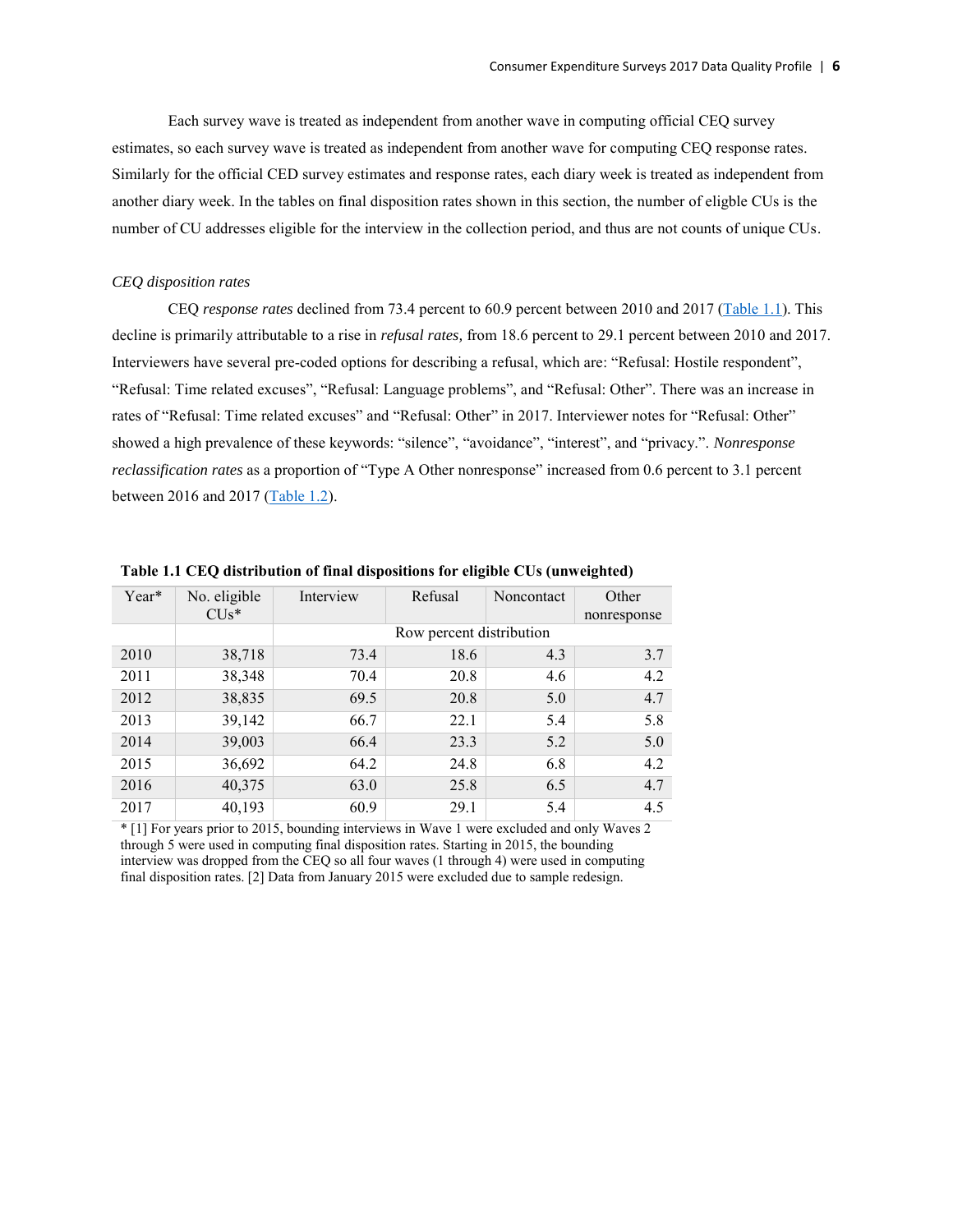| $\tilde{\phantom{a}}$ |                                       |                          | Nonresponse reclassifications |                              |                          |  |
|-----------------------|---------------------------------------|--------------------------|-------------------------------|------------------------------|--------------------------|--|
| Year*                 | No. eligible<br><b>CU<sub>s</sub></b> | No. other<br>nonresponse | No. CU <sub>s</sub>           | Other<br>nonresponse $(\% )$ | Eligible<br>$CUs$ $(\%)$ |  |
| 2010                  | 38,718                                | 1,427                    | 30                            | 2.1                          | 0.077                    |  |
| 2011                  | 38,348                                | 1,606                    | 24                            | 1.5                          | 0.063                    |  |
| 2012                  | 38,835                                | 1,816                    | 13                            | 0.7                          | 0.033                    |  |
| 2013                  | 39,142                                | 2,258                    | 18                            | 0.8                          | 0.046                    |  |
| 2014                  | 39,003                                | 1,960                    | 10                            | 0.5                          | 0.026                    |  |
| 2015                  | 36,692                                | 1,537                    | 13                            | 0.8                          | 0.035                    |  |
| 2016                  | 40,375                                | 1,884                    | 12                            | 0.6                          | 0.030                    |  |
| 2017                  | 40,193                                | 1,861                    | 58                            | 3.1                          | 0.144                    |  |

<span id="page-9-0"></span>**Table 1.2 CEQ: prevalence of nonresponse reclassifications (official tables, unweighted)**

\* [1] For years prior to 2015, bounding interviews in Wave 1 were excluded and only Waves 2 through 5 were used in computing final disposition rates. Starting in 2015, the bounding interview was dropped from the CEQ so all four waves (1 through 4) were used in computing final disposition rates. [2] Data from January 2015 were excluded data due to sample redesign.

## *CED disposition rates*

CED response rates have been consistently lower than the CEQ, but moved closer to the CEQ in 2017. The CED response rate fell from 71.5 percent in 2010 to 56.7 percent in 2016, but rose to 58.0 percent in 2017 [\(Table](#page-10-0)  [1.3\)](#page-10-0). A diary placement procedural change implemented in 2017 likely explains this increase in response rates: the "Early Placement Date" was eliminated so interviewers had the full month to place Week 1 and Week 2 diaries. This change reduced the incidence of nonresponse from a diary being placed too late). A second procedural change in 2017 was the elimination of "double placement" of diaries (i.e. the two one-week diaries were placed simultaneously instead of sequentially) with the sample unit. However, these procedural changes may have decreased one type of nonresponse but increased another type of nonresponse – while there was a sharp decline in *Other nonresponse* rate from 20.2 percent to 11.9 percent in 2017, there was a sharp rise in *refusal rates* from 16.7 percent in 2015 to 24.2 percent in 2017. The longer window for diary placement reduced nonresponse due to diaries being placed too late, but the refusal rate also increased since more eligible CUs who were contacted refused participation in the survey.

The CED *noncontact rate* rose from 3.6 percent to 5.8 percent from 2010 to 2017 [\(Table 1.3\)](#page-10-0). The nonresponse reclassification rate among eligible CUs declined from 6.0 to 4.9 percent from 2010 to 2017 (Table [1.4\)](#page-10-1). The *nonresponse reclassification rate* as a proportion of *Other nonresponse* declined from 43.0 percent to 24.3 percent between 2010 and 2016, but rose sharply to 41.1 percent in 2017.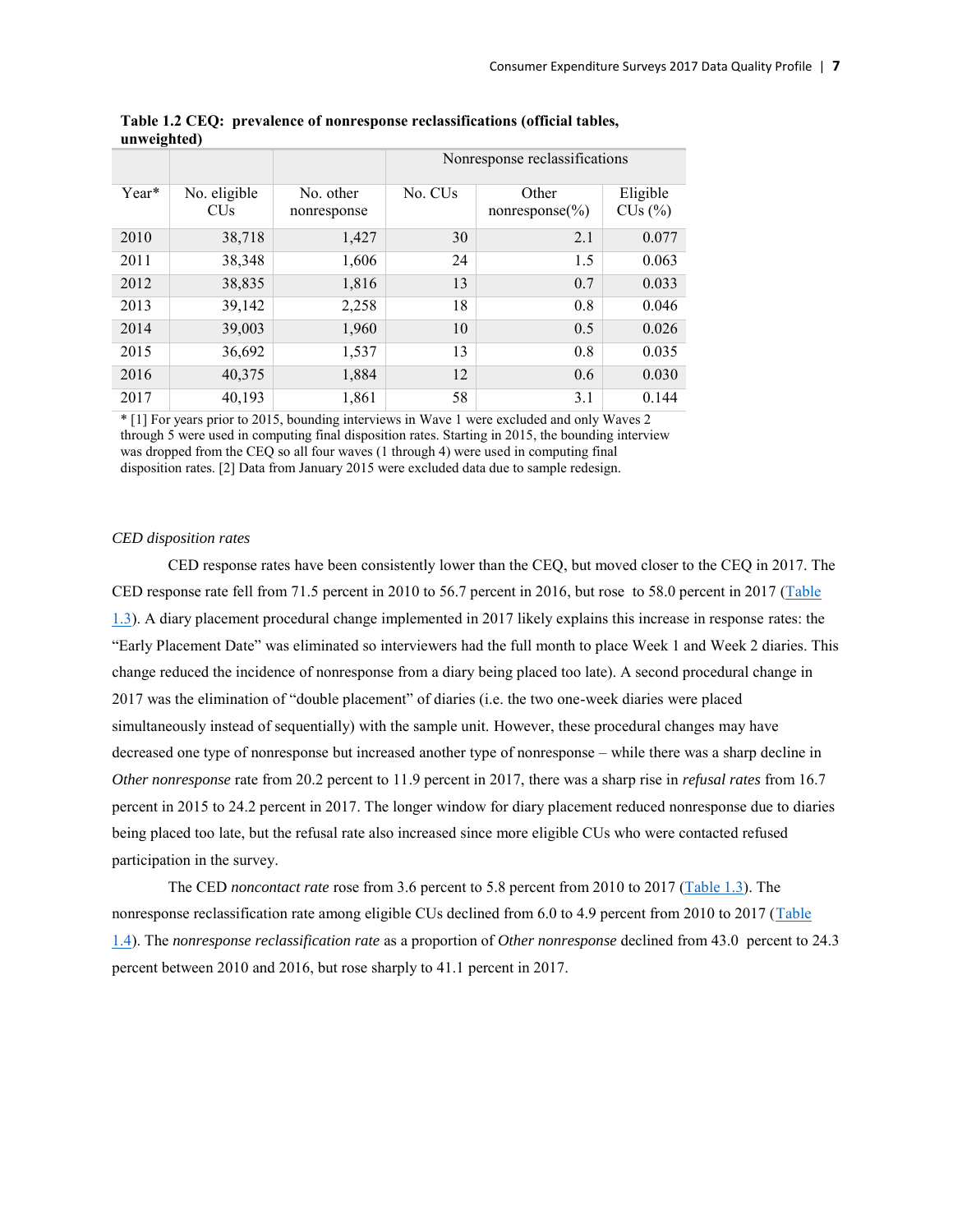| Year | No. eligible<br><b>CU<sub>s</sub></b> | Interview | Refusal                  | Noncontact | Other<br>Nonresponse |
|------|---------------------------------------|-----------|--------------------------|------------|----------------------|
|      |                                       |           | Row percent distribution |            |                      |
| 2010 | 19,988                                | 71.5      | 10.8                     | 3.6        | 14.1                 |
| 2011 | 19,823                                | 70.2      | 11.4                     | 3.3        | 15.1                 |
| 2012 | 20,298                                | 67.8      | 12.1                     | 3.5        | 16.6                 |
| 2013 | 20,296                                | 60.8      | 12.8                     | 4.7        | 21.7                 |
| 2014 | 20,476                                | 65.0      | 13.9                     | 4.7        | 16.4                 |
| 2015 | 20,517                                | 57.7      | 16.7                     | 5.4        | 20.2                 |
| 2016 | 20,391                                | 56.7      | 17.4                     | 5.7        | 20.2                 |
| 2017 | 20,110                                | 58.0      | 24.2                     | 5.8        | 11.9                 |

<span id="page-10-0"></span>**Table 1.3 CED distribution of final dispositions for eligible CUs (unweighted)**

<span id="page-10-1"></span>**Table 1.4 CED: prevalence of nonresponse reclassifications (unweighted)**

 $\overline{\phantom{a}}$ 

 $\mathbb{R}$ 

|      |                                       |                          | Nonresponse reclassifications |                              |                          |  |
|------|---------------------------------------|--------------------------|-------------------------------|------------------------------|--------------------------|--|
| Year | No. eligible<br><b>CU<sub>s</sub></b> | No. other<br>nonresponse | No. CU <sub>s</sub>           | Other<br>nonresponse $(\% )$ | Eligible<br>$CUs$ $(\%)$ |  |
| 2010 | 19,988                                | 2,811                    | 1,209                         | 43.0                         | 6.0                      |  |
| 2011 | 19,823                                | 3,000                    | 1,129                         | 37.6                         | 5.7                      |  |
| 2012 | 20,298                                | 3,370                    | 1,109                         | 32.9                         | 5.5                      |  |
| 2013 | 20,296                                | 4,411                    | 1,112                         | 25.2                         | 5.5                      |  |
| 2014 | 20,476                                | 3,357                    | 1,141                         | 34.0                         | 5.6                      |  |
| 2015 | 20,517                                | 4,141                    | 1,045                         | 25.2                         | 5.1                      |  |
| 2016 | 20,391                                | 4,124                    | 1,001                         | 24.3                         | 4.9                      |  |
| 2017 | 20,110                                | 2,397                    | 985                           | 41.1                         | 4.9                      |  |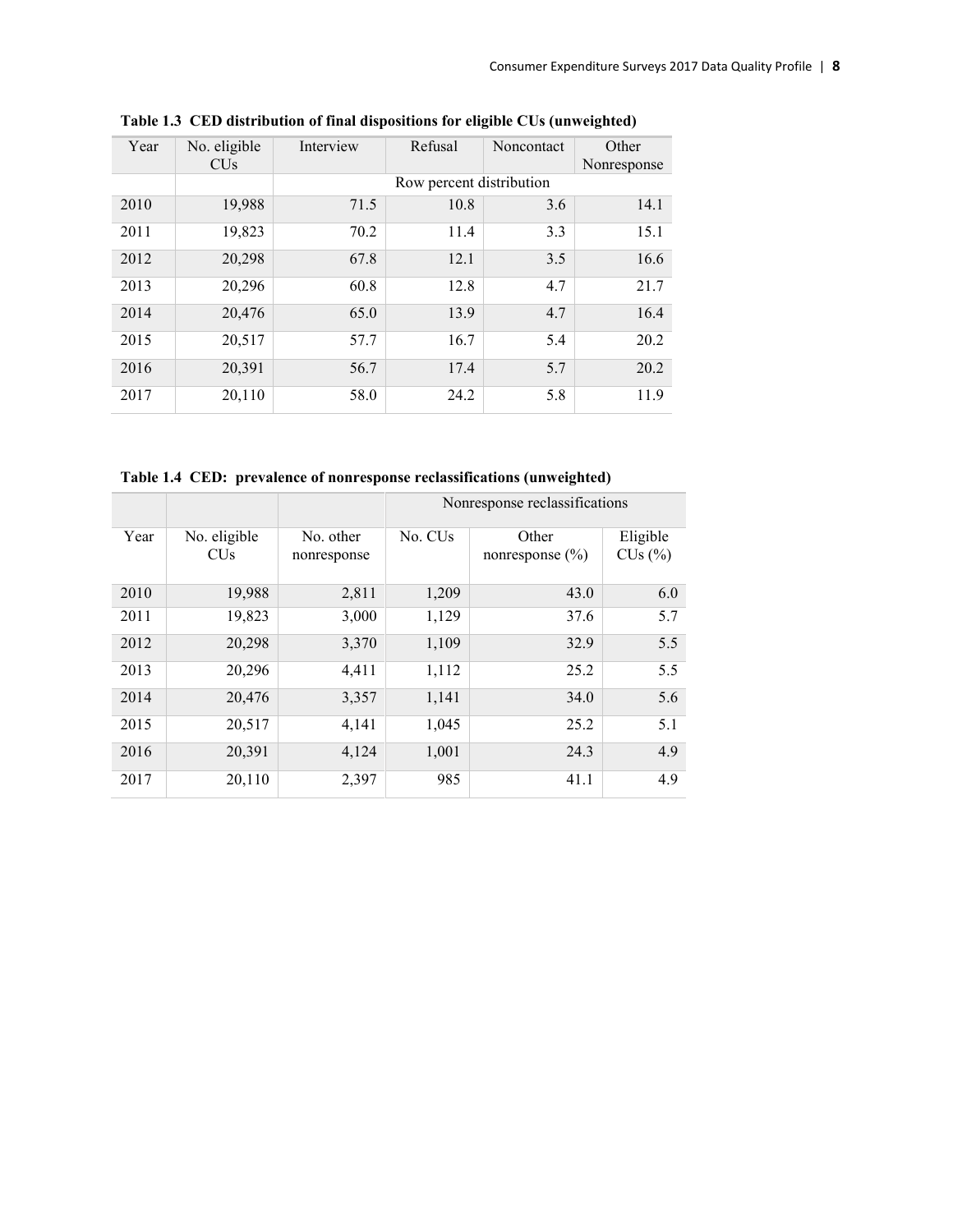## <span id="page-11-0"></span>**2. Records use in the CEQ**

Responses to survey questions about spending based on expenditure records result in higher reporting accuracy and lower measurement error. Thus, a higher prevalence of records use is desirable. Respondents to interviews conducted by personal visit and by telephone, and whose data were used to produce CE's official tables, were included for this analysis.

## *Use of records during the interview*

The creation of the comparison groups for records usage analysis is based on the overall *records used* question asked of the interviewer at the end of the CEQ survey. (For details, see [Appendix.](#page-26-0)) Records usage is optional for respondents, so it is likely that respondents who do choose to use *any* records at all – even if only for occasional reference on an as needed basis - are more engaged than those respondents who choose not to consult records. In addition, it is plausible that "no or very few records were used" would be more salient in the interviewer's recollection of the interview than the varying extent of records used in the other response options. For these reasons, and for simplicity of interpretation, two comparison groups were created for analysis: "*Records*" vs "*No records*", where the latter group consisted of CUs whom the interviewer reported as using records "never or almost never (less than 10% of the time)." It is important to note that respondents' use of records is reported by interviewers based on their subjective judgement at the end of the interview. In addition, interviewers need not respond to the question to close out the case, hence the high incidence of item nonresponse for the records use question.

Overall, the prevalence of records use declined slightly from 51.3 percent to 50.8 percent between 2010 and 2017 (see [Table 2.1,](#page-11-1) last column). This overall trend obscures the 6.8 percentage point decline in records use from 2010 to 2015 and the subsequent 6.3 percentage point rise in records use from 2015 to 2017. From 2010 to 2014, records use by wave tended to follow a similar pattern of declining from waves 2 to 4 and then rising in wave 5. Beginning in 2015, this pattern mostly disappeared with records use declining in every wave except for the final wave of 2017 where records use increase by about 2 percentage points.

| Year | Wave*          | No. of      | Missing | No record | Record use | Overall    |
|------|----------------|-------------|---------|-----------|------------|------------|
|      |                | respondents |         |           |            | record use |
| 2010 | $\overline{2}$ | 7,040       | 1.1     | 46.9      | 52.0       | 51.3       |
| 2010 | 3              | 7,028       | 0.7     | 49.0      | 50.3       |            |
| 2010 | $\overline{4}$ | 7,073       | 0.7     | 49.2      | 50.1       |            |
| 2010 | 5              | 7,288       | 0.5     | 46.9      | 52.6       |            |
| 2011 | $\overline{2}$ | 6,898       | 1.2     | 47.6      | 51.2       | 50.0       |
| 2011 | 3              | 6,664       | 0.7     | 50.5      | 48.8       |            |
| 2011 | $\overline{4}$ | 6,605       | 0.6     | 50.5      | 48.9       |            |

<span id="page-11-1"></span>**Table 2.1 Prevalence of records use among CEQ respondents by survey wave**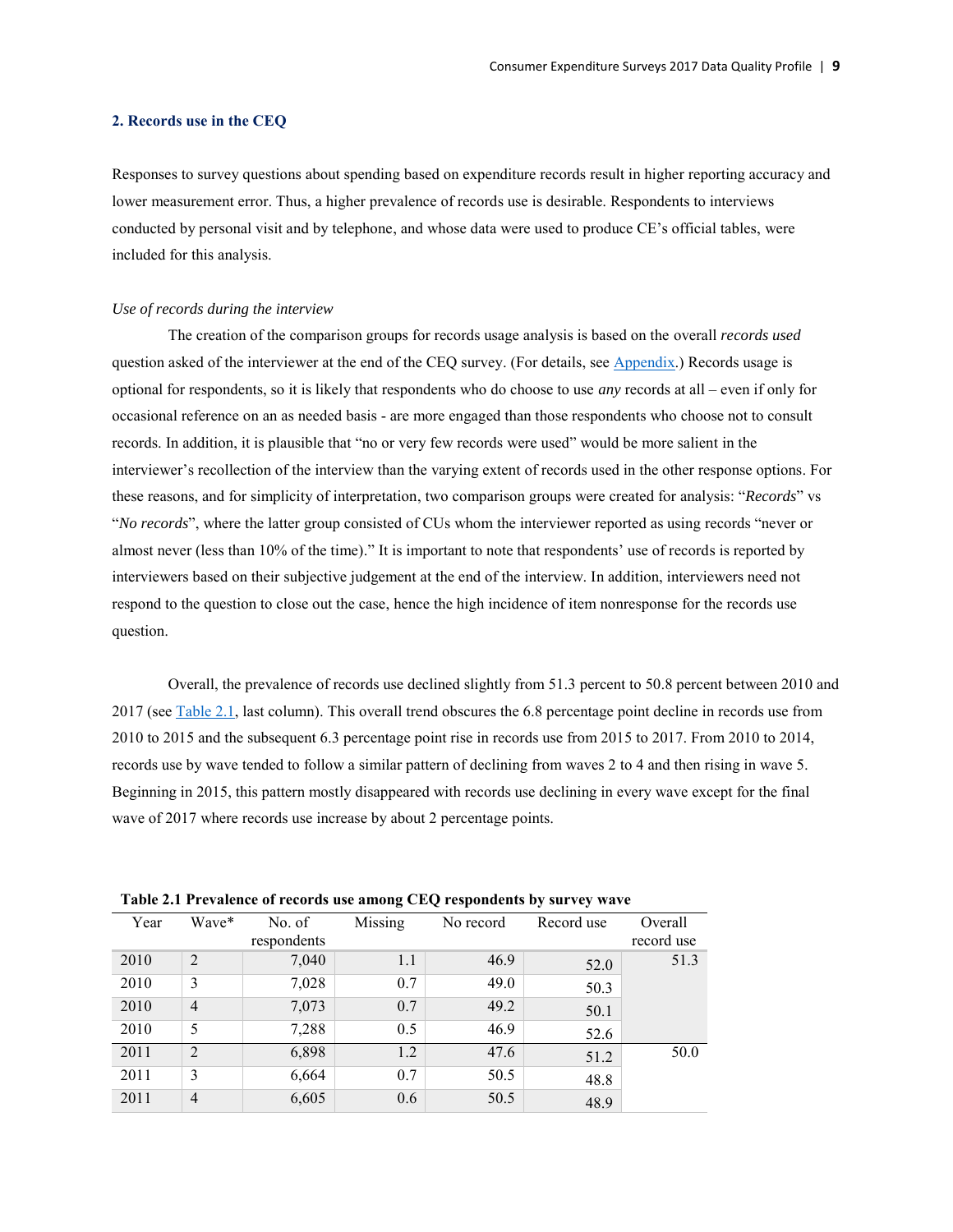| Year | Wave*                    | No. of<br>respondents | Missing | No record | Record use | Overall<br>record use |
|------|--------------------------|-----------------------|---------|-----------|------------|-----------------------|
| 2011 | $\overline{5}$           | 6,823                 | 0.9     | 48.0      | 51.1       |                       |
| 2012 | $\overline{2}$           | 6,727                 | 1.1     | 46.5      | 52.3       | 50.7                  |
| 2012 | 3                        | 6,654                 | 0.7     | 49.0      | 50.3       |                       |
| 2012 | $\overline{4}$           | 6,709                 | 0.6     | 50.1      | 49.4       |                       |
| 2012 | 5                        | 6,903                 | 0.8     | 48.4      | 50.8       |                       |
| 2013 | $\overline{2}$           | 6,565                 | 0.9     | 48.9      | 50.2       | 48.8                  |
| 2013 | 3                        | 6,444                 | 0.5     | 52.3      | 47.3       |                       |
| 2013 | $\overline{4}$           | 6,430                 | 0.7     | 51.5      | 47.8       |                       |
| 2013 | 5                        | 6,669                 | 0.9     | 49.0      | 50.0       |                       |
| 2014 | $\overline{c}$           | 6,599                 | 0.7     | 53.3      | 46.0       | 45.4                  |
| 2014 | 3                        | 6,429                 | 0.5     | 54.3      | 45.2       |                       |
| 2014 | $\overline{4}$           | 6,364                 | 0.5     | 54.8      | 44.7       |                       |
| 2014 | 5                        | 6,516                 | 0.9     | 53.6      | 45.5       |                       |
| 2015 | $\mathbf{1}$             | 5,432                 | 1.1     | 53.9      | 46.0       | 44.5                  |
| 2015 | $\overline{2}$           | 4,825                 | 0.4     | 55.0      | 44.6       |                       |
| 2015 | 3                        | 4,789                 | 0.4     | 55.5      | 44.1       |                       |
| 2015 | 4                        | 4,779                 | 0.6     | 54.8      | 44.5       |                       |
| 2015 | 5                        | 3,749                 | 0.7     | 56.5      | 42.7       |                       |
| 2016 | $\mathbf{1}$             | 6,612                 | 1.0     | 42.5      | 56.5       | 48.8                  |
| 2016 | $\overline{c}$           | 6,293                 | 0.5     | 52.2      | 47.3       |                       |
| 2016 | 3                        | 6,176                 | 0.5     | 54.5      | 45.0       |                       |
| 2016 | $\overline{4}$           | 6,360                 | 0.8     | 53.3      | 45.9       |                       |
| 2017 | 1                        | 6,303                 | 1.0     | 48.6      | 50.3       | 50.8                  |
| 2017 | $\overline{2}$           | 6,037                 | 0.5     | 49.2      | 50.3       |                       |
| 2017 | 3                        | 5,912                 | 0.6     | 49.1      | 50.3       |                       |
| 2017 | $\overline{\mathcal{L}}$ | 6,227                 | 0.7     | 47.0      | 52.3       |                       |

**Table 2.1 Prevalence of records use among CEQ respondents by survey wave**

\* For years prior to 2015, bounding interviews in Wave 1 were excluded and only Waves 2 through 5 were used in computing official CE tables. Starting in 2015, the bounding interview was dropped from the CEQ so all four waves (1 through 4) were used in computing official CE tables.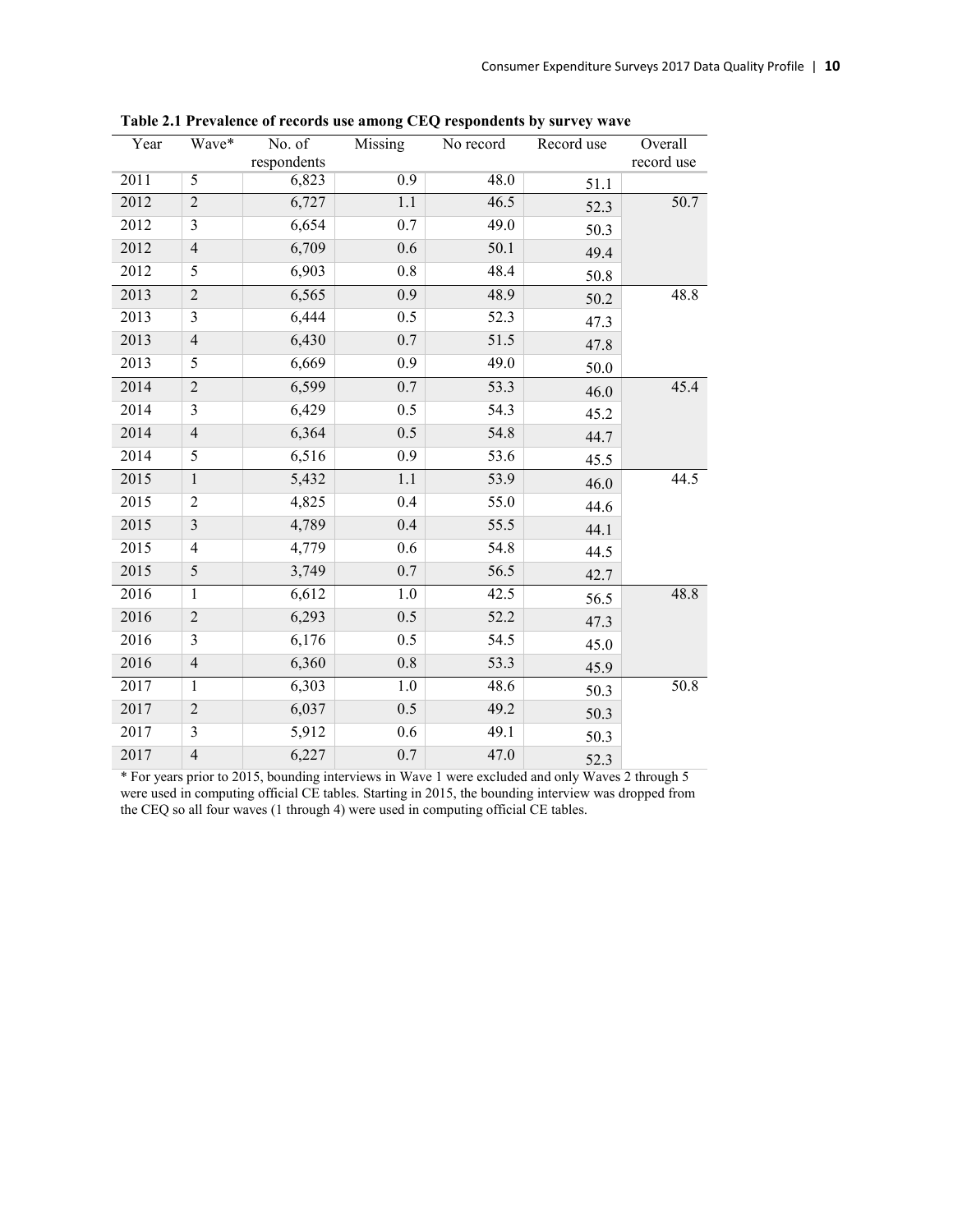## <span id="page-13-0"></span>**3. Expenditure data edit rate**

At the completion of an interview, data from the interviewer's laptop are transmitted to the Census Master Control System. The Census Bureau's Demographics Surveys Division performs some preliminary processing and reformatting of the data before transmitting the data to BLS on a monthly basis. At BLS, a series of automated and manual edits are applied to the data in order to ensure consistency, fill in missing information, and to correct errors in the collected data. (For more description about the data collection and processing for the CE surveys, see [Handbook of Methods: Consumer Expenditure Survey\)](https://www.bls.gov/opub/hom/cex/pdf/cex.pdf).

Edits are defined as any changes in the data made during processing with the exception of calculations (e.g.. conversion of weekly value to quarterly value). Imputation and allocation are two major types of data edits to improve estimates derived from the Interview and Diary Surveys (see [Appendix f](#page-27-0)or definitions of edits):

- *Data imputation* replaces missing or invalid entries
- *Allocation* edits are applied when respondents provide insufficient detail to meet tabulation requirements. For example, if a respondent provides a non-itemized overall expenditure report for the category of fuels and utilities, that overall amount will be allocated to the target items mentioned by the respondent (such as natural gas and electricity).

In addition to allocation and imputation, data are reviewed and manually edited as needed by BLS economists based on their research and expert judgment.

The need for data imputation results from missing data (item or price nonresponse). Thus, lower imputation rates are desirable. The need for data allocation is a consequence of responses that did not contain the required details of the item asked by the survey. Likewise, lower allocation rates are also preferred, and in general, lower data editing rates are preferred since that lowers the risk of processing error. However, imputation based on sound methodology can improve the completeness of the data and improve overall survey estimates.

 Ideally, the computation of edit rates are based on the edit flag values of the expenditure variables that correspond directly to the survey questions about the expenditures. Since there are hundreds of expenditure variables spread across more than 40 data tables that currently cannot be easily identified, we modified the processed expenditure interview monthly tabulation file (MTAB) data files to create a file of reported expenditure records before data editing. The modifications made to MTAB data are described in the [Appendix.](#page-26-1) We acknowledge that the current modifications made are not comprehensive enough to remove all post-data collection computed or derived expenditure variables, but these modifications do make some strides towards that goal.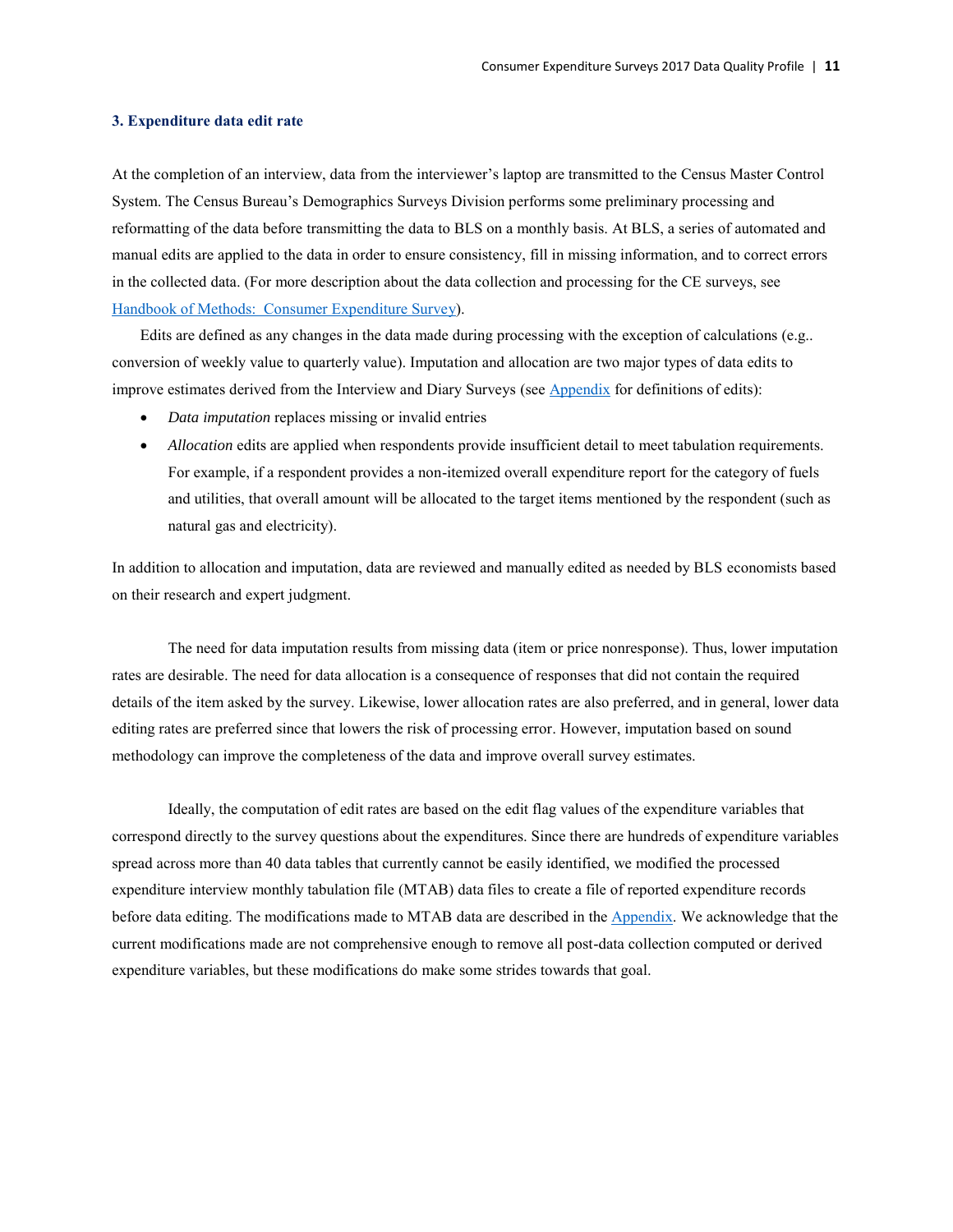## *CEQ edit rates*

Between 2010 and 2017 the overall edit rate of reported expenditures increased from 14.5 percent to 16.9, respectively [\(Table 3.1\)](#page-14-0). Imputation rates rose from 8.3 percent to 11.3 percent between 2010 and 2016. In 2017, imputation rates decreased to 6.0 percent. This decline in imputation rates is offset by a similar increase in allocation rates and is attributable to a change in how expenditures are processed in Section 4 Part A (Telephone, Internet, and Cable/Satellite TV Expenses). Combined bills of some combination of telephone, internet, and television that were previously imputed are now allocated. The processing change was motivated by a desire to keep as much reported data as possible. For example, suppose a respondent reports having spent a combined \$100 on their cable and internet bill but did not break down the expenditure into cable and internet components. This expenditure might previously have been overwritten via a hot deck imputation using a complete donor record of \$120 in total with \$60 on cable and \$60 on internet. Beginning in 2017, these expenditures are allocated based on calculated proportions derived from the pool of potential donors to allocate the \$100 total into cable and internet components – say \$45 and \$55 if the proportions are 45% for cable and 55% for internet. This change allows us to provide complete expenditures for microdata users, while preserving reported expenditure totals and component proportions. Summary statistics (e.g.. means and variances) will reflect a more complete use of reported data.

## *CED edit rates*

In general, edit rates for CED are lower than edit rates for CEQ. Between 2010 and 2017, the overall edit rate for reported expenditure records increased from 9.4 percent to 10.8 percent [\(Table 3.2\)](#page-15-0). Almost all edits in CED are allocations. The allocation rate increased from 9.1 percent to 10.7 percent from 2010 to 2017. The other edits category encompasses all other expenditure edits including manual edits.

|      |                  |            | Type of Edit |                          |            |          |  |  |
|------|------------------|------------|--------------|--------------------------|------------|----------|--|--|
|      |                  | Allocated* | Imputed $&$  | Imputed                  | Other edit | Unedited |  |  |
|      |                  |            | allocated    |                          |            |          |  |  |
| Year | No. expn reports |            |              | Row percent distribution |            |          |  |  |
| 2010 | 1,269,117        | 5.1        | 0.1          | 8.3                      | 1.0        | 85.5     |  |  |
| 2011 | 1,218,306        | 5.1        | 0.1          | 8.8                      | 0.9        | 85.1     |  |  |
| 2012 | 1,211,102        | 5.3        | 0.1          | 9.2                      | 1.0        | 84.4     |  |  |
| 2013 | 1,122,318        | 4.9        | 0.1          | 9.7                      | 1.0        | 84.4     |  |  |
| 2014 | 1,095,782        | 4.7        | 0.1          | 9.7                      | 0.9        | 84.6     |  |  |
| 2015 | 1,003,449        | 4.5        | 0.1          | 12.0                     | 0.9        | 82.5     |  |  |
| 2016 | 1,097,966        | 4.8        | 0.1          | 11.3                     | 0.8        | 83.0     |  |  |
| 2017 | 1,108,023        | 10.1       | 0.2          | 6.0                      | 0.6        | 83.1     |  |  |

<span id="page-14-0"></span>**Table 3.1 CEQ reported expenditure records: edit type rate**

\*One invalid blank expenditure record included in the "Allocated" count.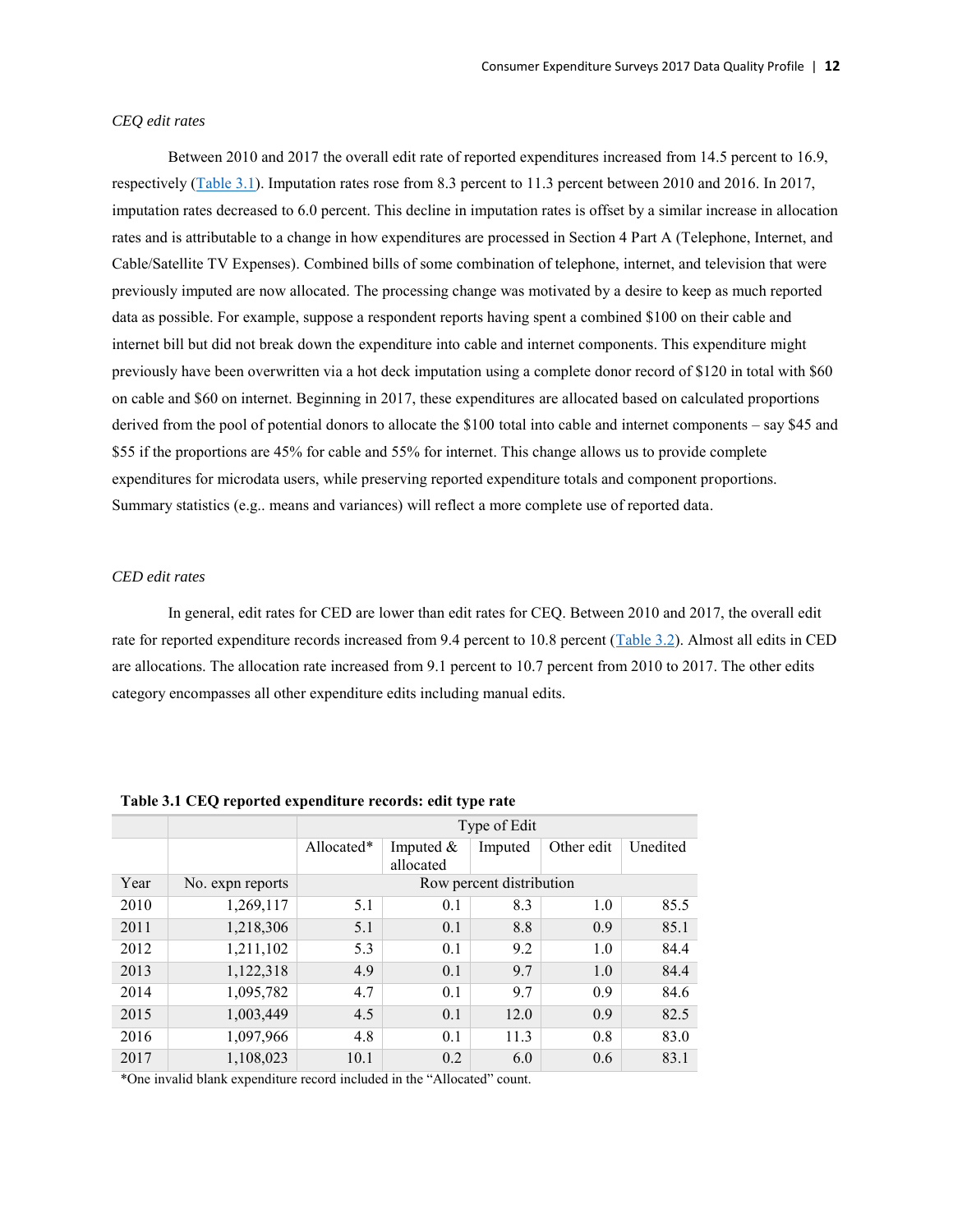|      |                  |             | Type of edit             |                 |
|------|------------------|-------------|--------------------------|-----------------|
|      |                  | Allocated * | Other edit               | <b>Unedited</b> |
| Year | No. expn reports |             | Row percent distribution |                 |
| 2010 | 410,064          | 9.1         | 0.3                      | 90.6            |
| 2011 | 407,758          | 8.6         | 0.3                      | 91.1            |
| 2012 | 400,708          | 9.2         | 0.2                      | 90.5            |
| 2013 | 349,749          | 9.5         | 0.3                      | 90.3            |
| 2014 | 375,720          | 9.6         | 0.1                      | 90.2            |
| 2015 | 336,514          | 10.9        | 0.1                      | 89.0            |
| 2016 | 334,443          | 11.1        | 0.1                      | 88.8            |
| 2017 | 363,040          | 10.7        | 0.1                      | 89.2            |

# <span id="page-15-0"></span>**Table 3.2 CED reported expenditure records**

\*It is possible for a record to have been split into multiple records by allocation and the allocated records manually corrected to a single record without the allocation variable being reset to 0.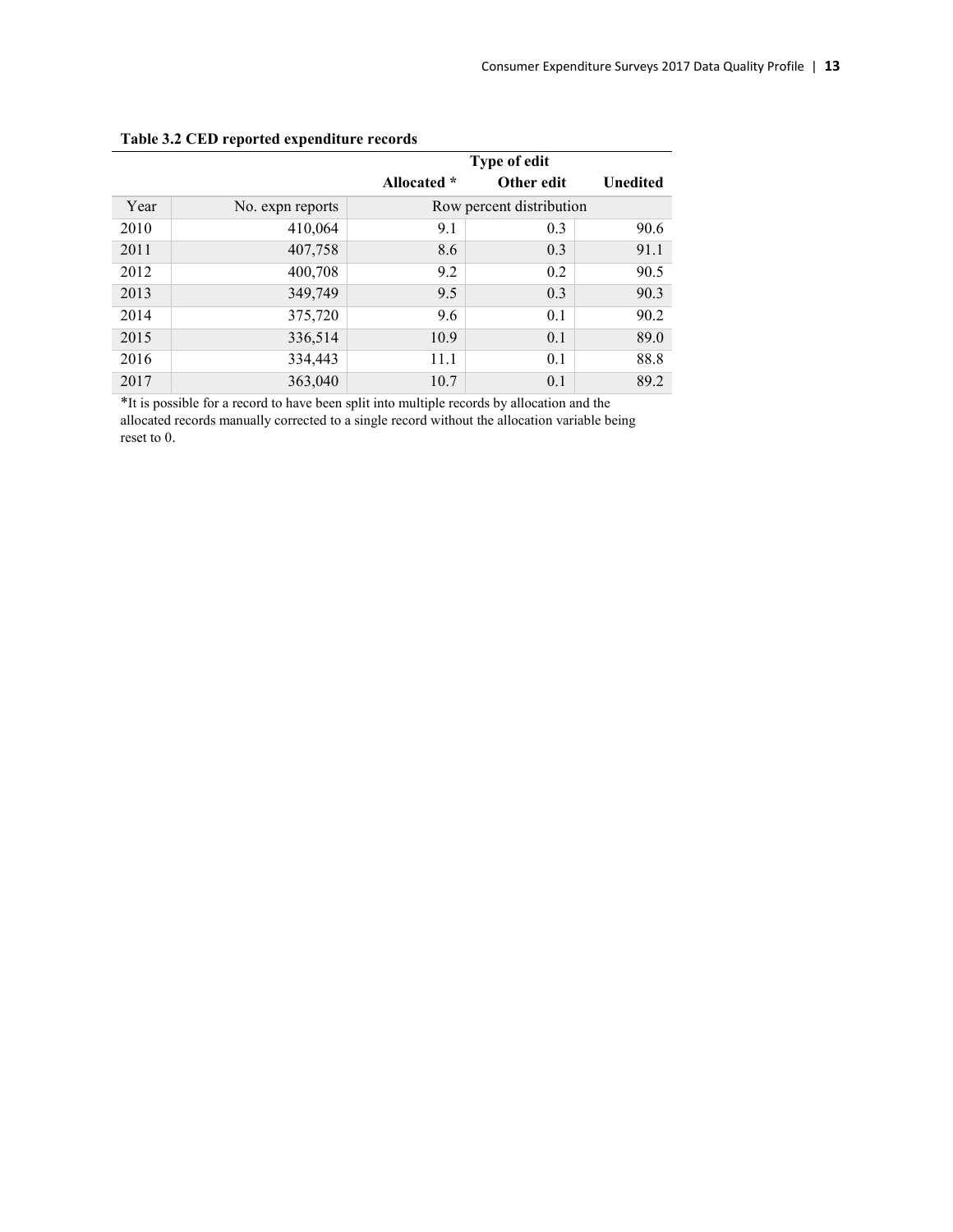## <span id="page-16-0"></span>**4. Income imputation rates**

The CE Program performs three types of imputations for income in the CEQ and CED. The first is "*Model-based*" imputation for when the respondent indicates an income source but fails to report an amount of income received. The second is "*Bracket response*" imputation for when the respondent indicates the receipt of an income source, fails to report the exact amount of income but does provide a bracket range estimate of the amount of income received. The third type of income imputation is referred to as "*All valid blank*" (AVB) conversion for when the respondent reports no receipt of income from any source, but the CE Program imputes receipt from at least one source. Flag indicators for income imputation are described in the [Appendix.](#page-29-1) Since the need for imputation reflects item nonresponse or that insufficient item detail was provided, lower imputation rates are desirable for lowering measurement error. However, imputation based on sound methodology can improve the completeness of the data.

#### *CEQ imputation rates*

The prevalence of unimputed *total family income before tax* exhibited an increasing trend from 52.5 percent in 2010 to 57.9 percent in 2017 [\(Table 4.1\)](#page-18-0). This increasing trend appears to be driven by declining rates of *model-based imputation* and *bracket response imputation*, which decreased by 2.7 and 1.2 percentage points from 2010 to 2017, respectively. The prevalence of combined *model-based and bracket response* imputation also decreased over this period by 1.3 percentage points. Overall, prevalence of *all valid blank conversions* from zero income to a positive income amount remained stable around 1.5 percent between 2010 to 2017, despite a slight increase to 2.1 percent in 2013 and 2014.

 New for the *2017 DQP* are metrics for income imputation rates of two major components of total family income before tax: *total amount of income received from salary or wages* and *total amount of Social Security benefits and Railroad Retirement benefits*. For salary and wages, the share of unimputed income increased from 68.6 percent in 2010 to 71.5 percent in 2017 [\(Table 4.2\)](#page-18-1). *Model-based imputation* decreased from 15.2 percent in 2010 to 12.5 percent in 2017. *Bracket-only imputation* has remained constant from 14.6 percent in 2010 to 14.5 percent in 2017 with some fluctuation in between. *Model and bracket imputation* has also remained constant, fluctuating between 1.5 and 1.8 percent during the period. Income imputation rates for Social Security benefits remained fairly constant between 2010 and 2017 at around 93 percent [\(Table 4.3\)](#page-18-2).

## *CED imputation rates*

 Similar to the CEQ, the prevalence of unimputed *total income before tax* exhibited an increasing trend, from 46.3 percent in 2010 to 54.1 percent in 2017 [\(Table 4.4\)](#page-19-0). This increasing trend appears to be driven by declining rates of *model-based imputation* which declined by 6.2 percentage points from 2010 to 2017. *Bracket Imputation* increased from 16.3 percent in 2013 to 19.6 percent in 2017. Other imputation rates declined slightly between 2010 and 2017.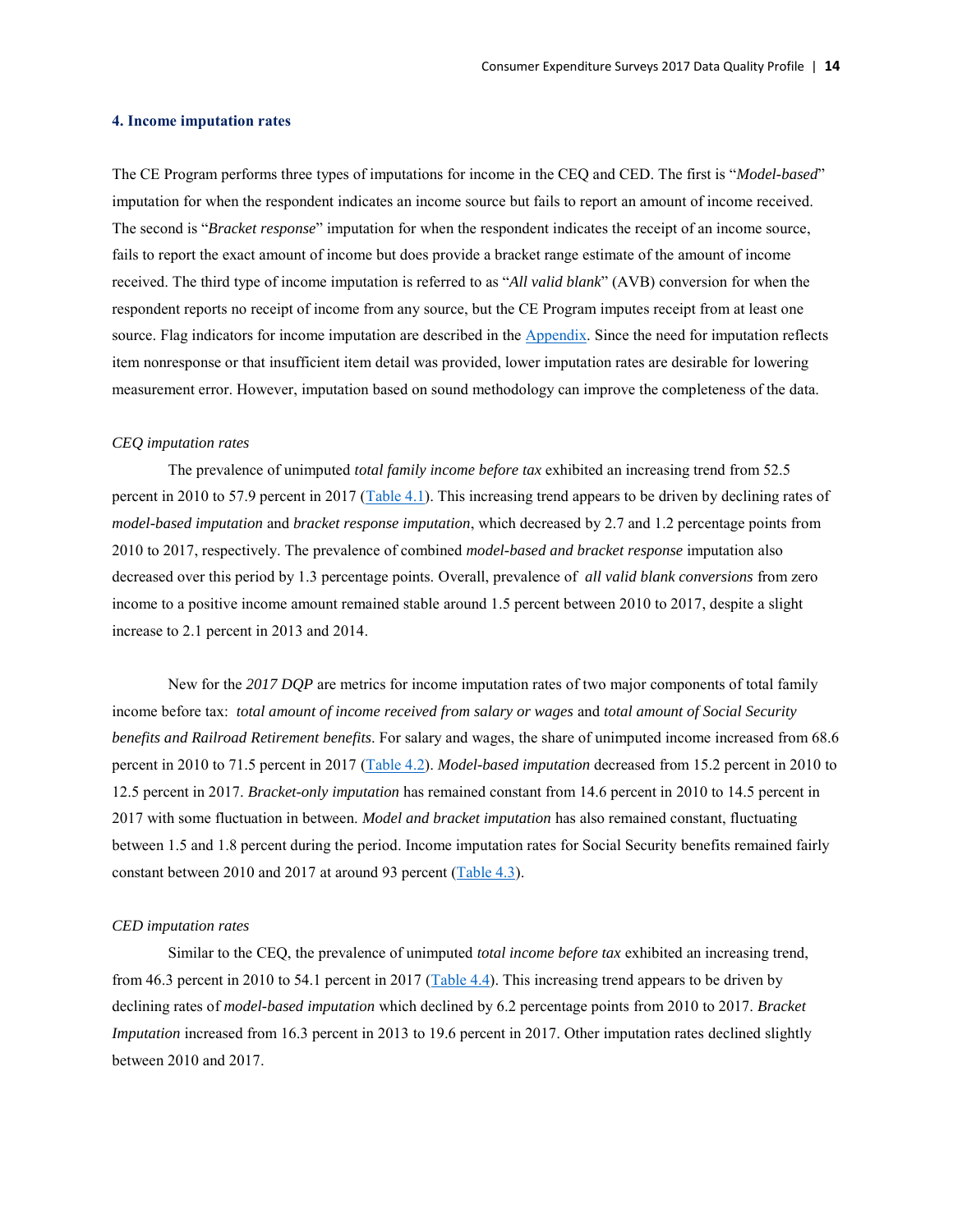Imputation rates for CED reports of *total salary and wages* and *total amount of Social Security and Railroad Retirement benefits* are also reported. For salary and wages [\(Table 4.5\)](#page-19-1), the share of unimputed income increased from 65.6 percent in 2010 to 69.6 percent in 2017. *Model based imputation* fell from 19.3 percent in 2010 to 14.2 percent in 2017. *Bracket imputation* increased from 13.5 percent to 14.6 percent. *Model and bracket imputation* remained fairly constant over the period. Social Security and Railroad Retirement benefits are presented in [Table 4.6.](#page-19-2) All five imputation methods changed by less than one percentage point over the 2010 to 2017 period. Unimputed and bracket imputation rates were up slightly, and model-only and valid blank converted imputation rates are down slightly.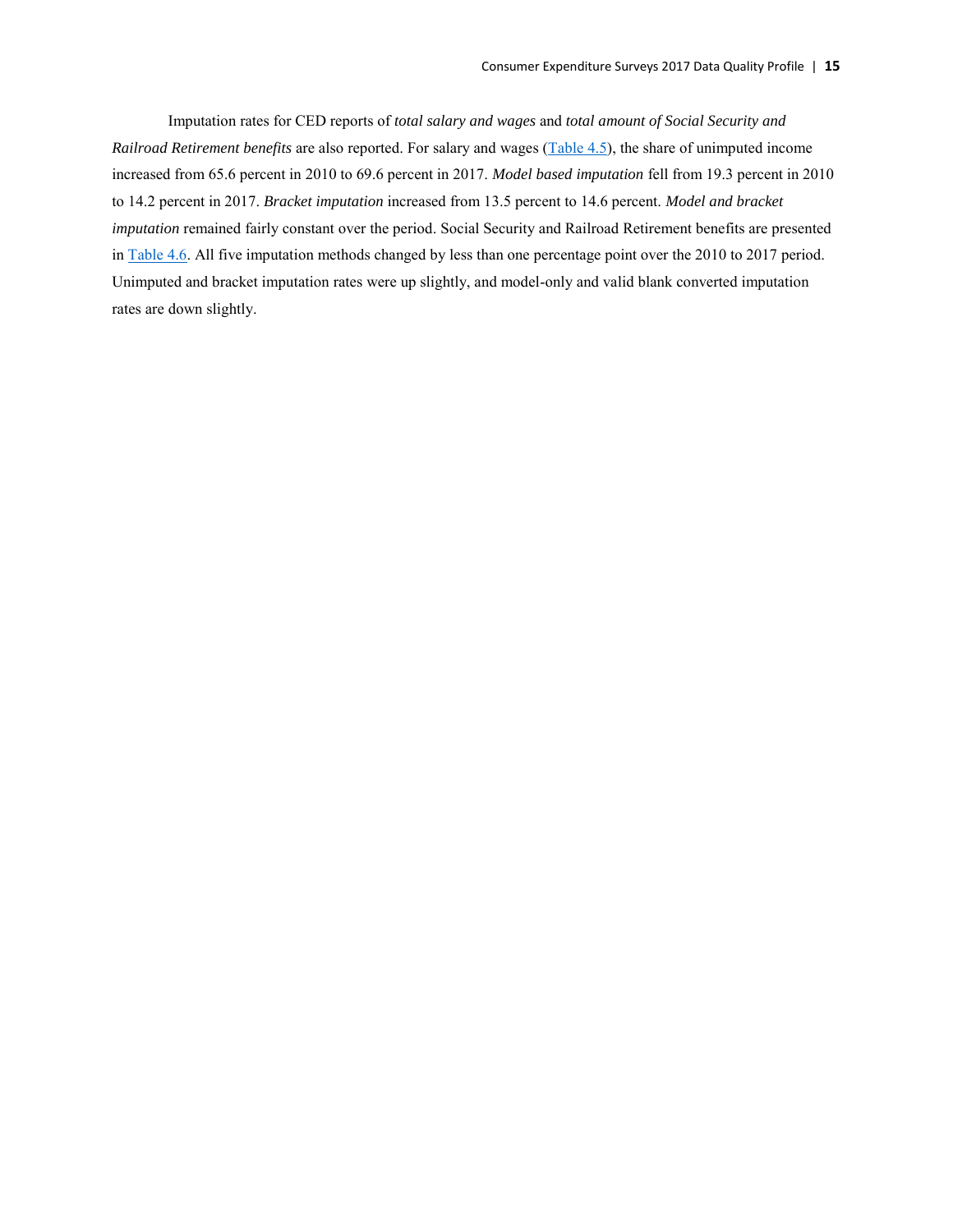| Year | No.             | <b>Not</b> | Model           | <b>Bracket</b>           | Model and bracket | Valid           |
|------|-----------------|------------|-----------------|--------------------------|-------------------|-----------------|
|      | CU <sub>s</sub> | imputed    | imputation only | imputation only          | imputation        | blank converted |
|      |                 |            |                 | Row percent distribution |                   |                 |
| 2010 | 28,429          | 52.5       | 20.8            | 19.5                     | 5.6               | 1.6             |
| 2011 | 26,990          | 52.5       | 20.4            | 19.8                     | 5.7               | 1.6             |
| 2012 | 26,993          | 52.3       | 21.1            | 19.6                     | 5.4               | 1.5             |
| 2013 | 26,108          | 53.8       | 21.4            | 17.6                     | 5.2               | 2.1             |
| 2014 | 25,908          | 54.4       | 21.1            | 17.7                     | 4.7               | 2.1             |
| 2015 | 23,574          | 56.4       | 18.7            | 18.6                     | 4.8               | 1.6             |
| 2016 | 25,441          | 56.9       | 18.1            | 18.8                     | 4.5               | 1.6             |
| 2017 | 24,479          | 57.9       | 18.1            | 18.3                     | 4.3               | 1.5             |

<span id="page-18-0"></span>**Table 4.1 CEQ income imputation rates for total amount of family income before taxes**

<span id="page-18-1"></span>**Table 4.2 CEQ income imputation rates for total amount of income received from salary or wages**

| Year | N <sub>0</sub>        | <b>Not</b> | Model           | <b>Bracket</b>           | Model and bracket | Valid blank |
|------|-----------------------|------------|-----------------|--------------------------|-------------------|-------------|
|      | <b>CU<sub>s</sub></b> | imputed    | imputation only | imputation only          | imputation        | conversion* |
|      |                       |            |                 | Row percent distribution |                   |             |
| 2010 | 28,429                | 68.6       | 15.2            | 14.6                     | 1.6               | na          |
| 2011 | 26,990                | 68.6       | 15.0            | 14.7                     | 1.7               | na          |
| 2012 | 26,993                | 68.2       | 15.1            | 14.9                     | 1.8               | na          |
| 2013 | 26,108                | 69.6       | 14.7            | 14.0                     | 1.6               | na          |
| 2014 | 25,908                | 69.7       | 14.5            | 14.0                     | 1.7               | na          |
| 2015 | 23,574                | 70.8       | 12.9            | 14.7                     | 1.7               | na          |
| 2016 | 25,441                | 70.7       | 12.5            | 15.1                     | 1.7               | na          |
| 2017 | 24,479                | 71.5       | 12.5            | 14.5                     | 1.5               | na          |

\* Receipt of salary or wages is not imputed through this process.

| vuus |                 |            |                 |                          |                   |                  |
|------|-----------------|------------|-----------------|--------------------------|-------------------|------------------|
| Year | No.             | <b>Not</b> | Model           | <b>Bracket</b>           | Model and bracket | Valid            |
|      | CU <sub>s</sub> | imputed    | Imputation only | imputation only          | imputation        | blank conversion |
|      |                 |            |                 | Row percent distribution |                   |                  |
| 2010 | 28,429          | 93.4       | 3.9             | 2.0                      | 0.1               | 0.7              |
| 2011 | 26,990          | 93.5       | 3.5             | 2.2                      | 0.1               | 0.7              |
| 2012 | 26,993          | 93.0       | 4.0             | 2.2                      | 0.1               | 0.7              |
| 2013 | 26,108          | 92.8       | 4.1             | 2.2                      | $0.0\,$           | 0.9              |
| 2014 | 25,908          | 92.9       | 4.0             | 2.2                      | 0.1               | 0.8              |
| 2015 | 23,574          | 92.9       | 3.5             | 2.8                      | 0.1               | 0.7              |
| 2016 | 25,441          | 93.2       | 3.5             | 2.3                      | 0.1               | 0.8              |
| 2017 | 24,479          | 93.3       | 3.4             | 2.4                      | 0.1               | 0.7              |

<span id="page-18-2"></span>**Table 4.3 CEQ income imputation rates for total amount of Social Security and Railroad Retirement benefits**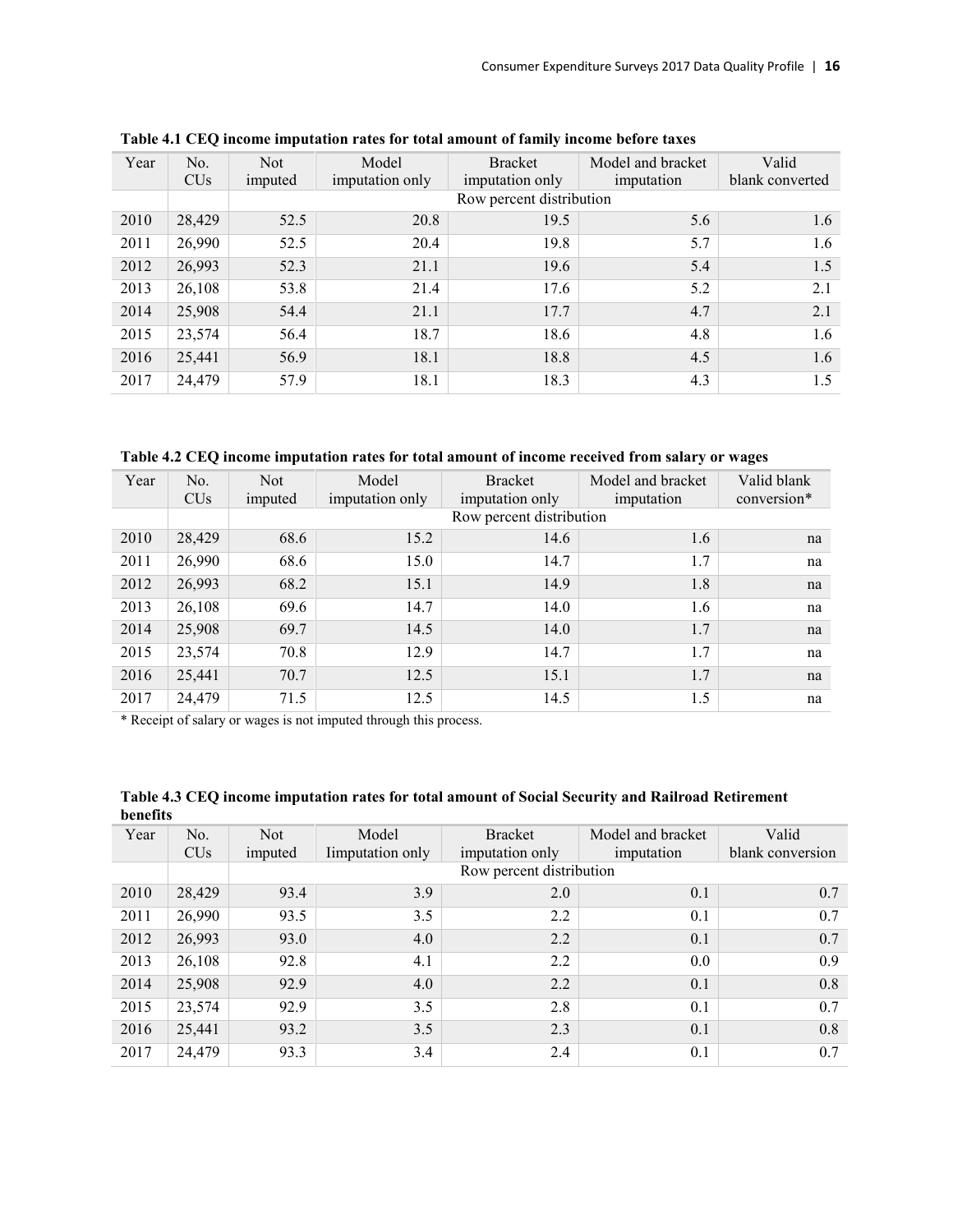| Year | No.<br><b>CU<sub>s</sub></b> | <b>Not</b><br>imputed | Model<br>imputation only | <b>Bracket</b><br>imputation only | Model and bracket<br>imputation | Valid<br>blank conversion |
|------|------------------------------|-----------------------|--------------------------|-----------------------------------|---------------------------------|---------------------------|
|      |                              |                       |                          | Row percent distribution          |                                 |                           |
| 2010 | 14,296                       | 46.3                  | 25.2                     | 19.2                              | 6.0                             | 3.3                       |
| 2011 | 13,925                       | 46.6                  | 24.9                     | 19.1                              | 5.7                             | 3.6                       |
| 2012 | 13,761                       | 47.9                  | 24.8                     | 18.8                              | 5.0                             | 3.5                       |
| 2013 | 12,335                       | 50.2                  | 24.5                     | 16.3                              | 5.3                             | 3.7                       |
| 2014 | 13,305                       | 50.0                  | 23.2                     | 18.1                              | 5.3                             | 3.4                       |
| 2015 | 11,841                       | 50.1                  | 23.3                     | 17.5                              | 5.0                             | 4.1                       |
| 2016 | 11,552                       | 49.1                  | 23.5                     | 18.7                              | 5.4                             | 3.3                       |
| 2017 | 11,658                       | 54.1                  | 19.0                     | 19.6                              | 5.3                             | 2.0                       |

<span id="page-19-0"></span>**Table 4.4 CED income imputation rates total amount of family income before taxes**

<span id="page-19-1"></span>**Table 4.5 CED income imputation rates total amount of income received from salary or wages**

| Year | N <sub>o</sub><br>CU <sub>s</sub> | <b>Not</b><br>imputed | Model<br>imputation only | <b>Bracket</b><br>imputation only | Model and bracket<br>imputation | Valid<br>blank conversion* |
|------|-----------------------------------|-----------------------|--------------------------|-----------------------------------|---------------------------------|----------------------------|
|      |                                   |                       |                          | Row percent distribution          |                                 |                            |
| 2010 | 14,296                            | 65.6                  | 19.3                     | 13.5                              | 1.6                             | na                         |
| 2011 | 13,925                            | 65.8                  | 19.3                     | 13.6                              | 1.3                             | na                         |
| 2012 | 13,761                            | 66.2                  | 19.1                     | 13.3                              | 1.3                             | na                         |
| 2013 | 12,335                            | 68.0                  | 18.0                     | 12.5                              | 1.5                             | na                         |
| 2014 | 13,305                            | 68.6                  | 16.5                     | 13.6                              | 1.4                             | na                         |
| 2015 | 11,841                            | 68.7                  | 16.7                     | 13.1                              | 1.5                             | na                         |
| 2016 | 11,552                            | 66.3                  | 16.9                     | 15.1                              | 1.6                             | na                         |
| 2017 | 11,658                            | 69.6                  | 14.2                     | 14.6                              | 1.6                             | na                         |

\* Receipt of salary or wages is not imputed through this process

| Denems |                 |            |                 |                          |                   |                  |
|--------|-----------------|------------|-----------------|--------------------------|-------------------|------------------|
| Year   | No.             | <b>Not</b> | Model           | <b>Bracket</b>           | Model and bracket | Valid            |
|        | CU <sub>s</sub> | imputed    | imputation only | imputation only          | Imputation        | blank conversion |
|        |                 |            |                 | Row percent distribution |                   |                  |
| 2010   | 14,296          | 91.5       | 3.9             | 2.3                      | 0.1               | 2.2              |
| 2011   | 13,925          | 91.4       | 3.8             | 2.2                      | 0.1               | 2.5              |
| 2012   | 13,761          | 91.7       | 3.7             | 2.0                      | 0.1               | 2.4              |
| 2013   | 12,335          | 90.6       | 3.8             | 2.8                      | 0.1               | 2.7              |
| 2014   | 13,305          | 91.8       | 3.4             | 2.7                      | 0.1               | 2.0              |
| 2015   | 11,841          | 91.7       | 2.8             | 2.7                      | 0.1               | 2.7              |
| 2016   | 11,552          | 91.8       | 3.0             | 2.8                      | 0.1               | 2.3              |
| 2017   | 11,658          | 92.3       | 3.3             | 3.1                      | 0.2               | 1.2              |
|        |                 |            |                 |                          |                   |                  |

<span id="page-19-2"></span>**Table 4.6 CED income imputation rates for total amount of Social Security and Railroad Retirement benefits**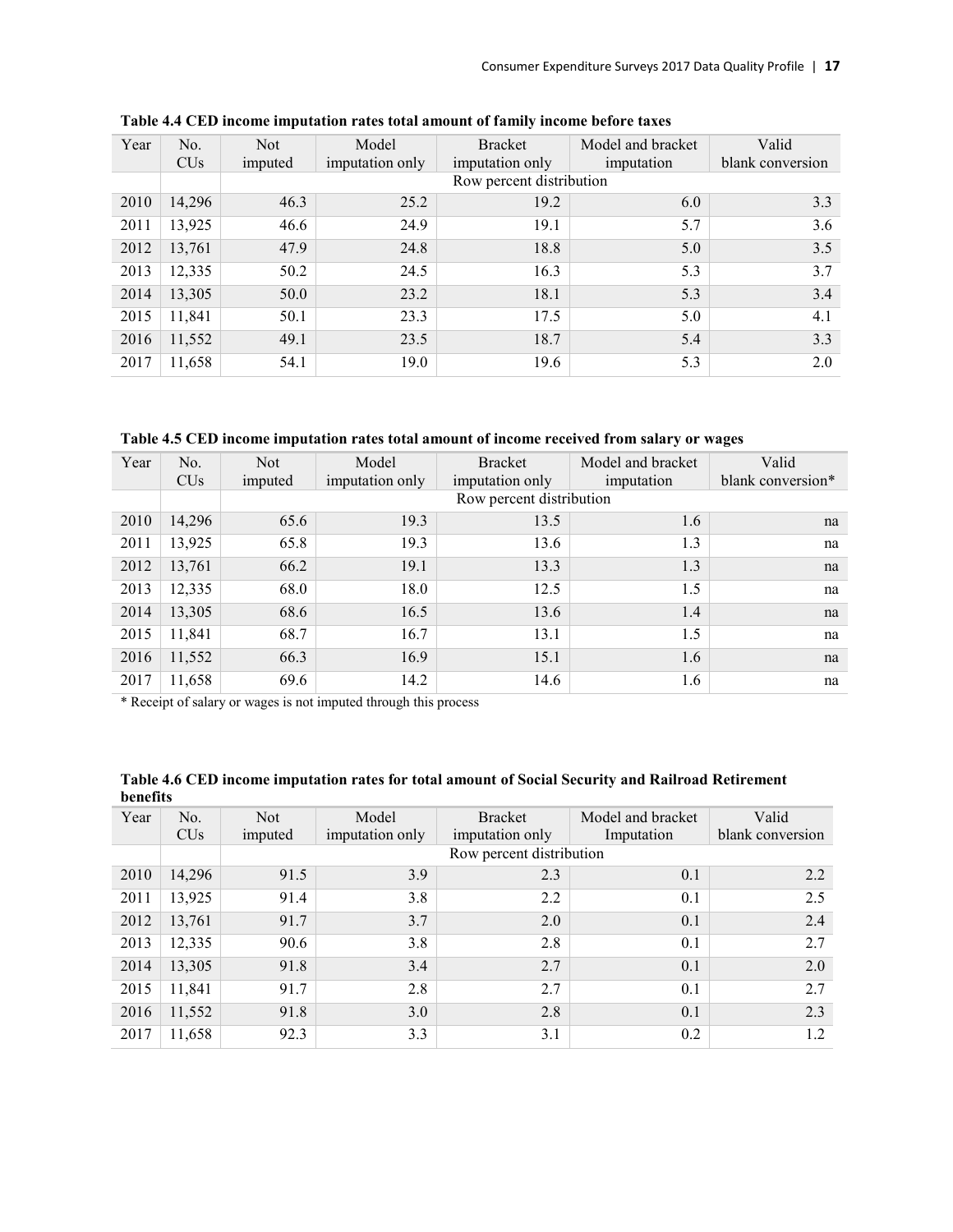## <span id="page-20-0"></span>**7. Conclusion**

This concludes the Data Quality Profile for 2017. While some trends are encouraging (e.g., edited reported expenditures remained relatively constant between 2015 and 2017), other trends (declining response rates) warrant concern, or have an uncertain significance (e.g., the trend in record use). For a brief summary of these findings, see th[e Highlights](#page-4-0) section at the beginning of this report. The next issue of the CE Data Qualtiy Profile will be be released in 2019, with metrics incorporating data through 2018.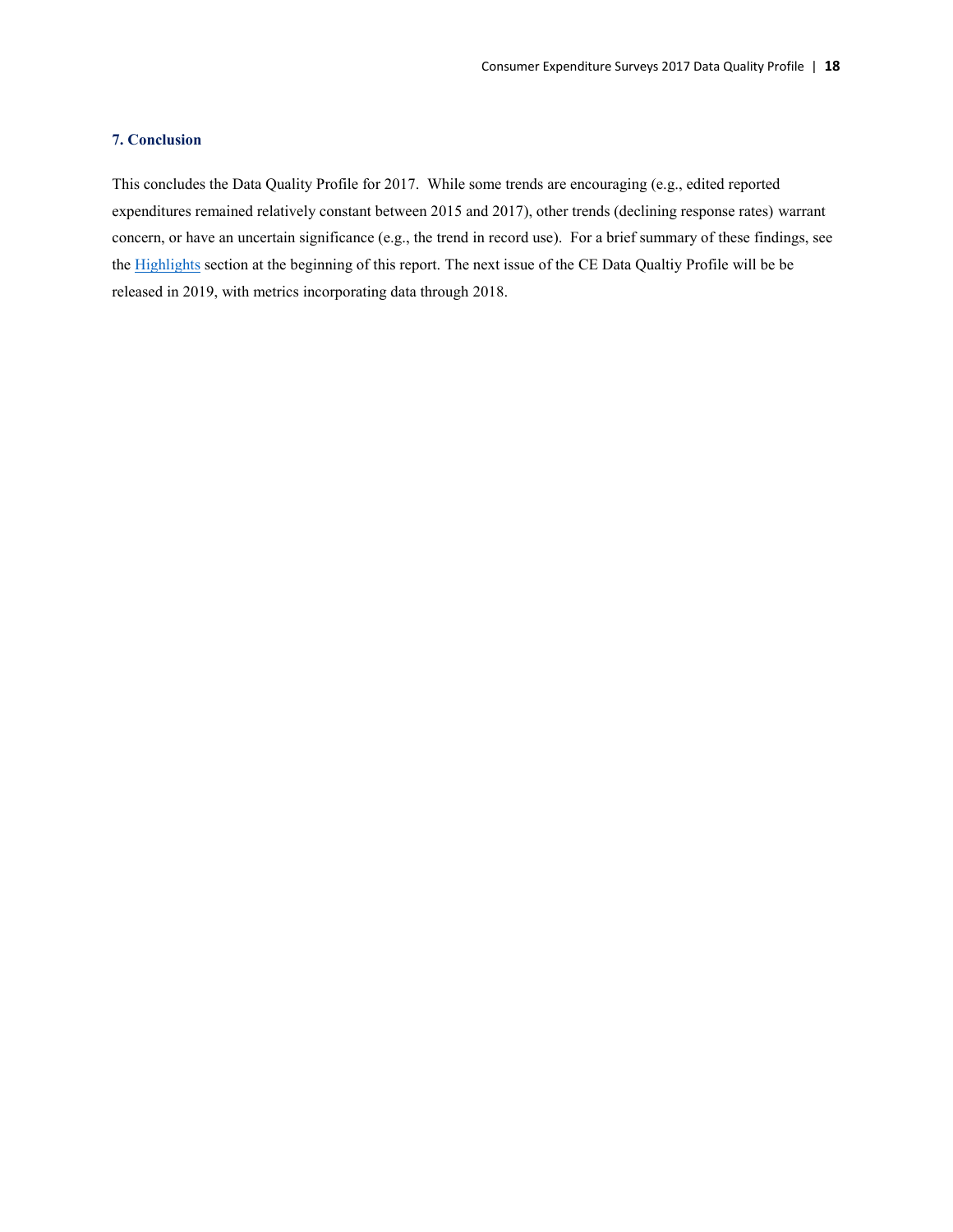## <span id="page-21-0"></span>**APPENDIX: Definitions**

## <span id="page-21-1"></span>**Response and nonresponse rates**

<span id="page-21-2"></span>Appendix Table A shows the mapping of the CE final disposition codes to the American Association for Public Opinion Research (AAPOR) final disposition codes for in-person household survey: [\[AAPOR\\_StandardDefinitions](https://www.aapor.org/AAPOR_Main/media/publications/Standard-Definitions20169theditionfinal.pdf)  [\(2016\)\]](https://www.aapor.org/AAPOR_Main/media/publications/Standard-Definitions20169theditionfinal.pdf).

| AAPOR(2016, p.76) Table 2:<br>Final disposition codes for in-person, household<br>survey |                   | <b>CEQ Final Disposition</b><br><b>Codes</b><br>(OUTCOME)                                              | <b>CED Final Disposition</b><br><b>Codes</b><br>(PICKCODE)                                                          |
|------------------------------------------------------------------------------------------|-------------------|--------------------------------------------------------------------------------------------------------|---------------------------------------------------------------------------------------------------------------------|
| 1. Interview                                                                             | 1.0               |                                                                                                        |                                                                                                                     |
| Complete (I)                                                                             | 1.1               | 201 Completed interview                                                                                | 201 Completed interview                                                                                             |
| Partial (P)                                                                              | $\overline{1.2}$  | 203 Sufficient partial<br>(through Section 20, no<br>further follow-up)                                | *217 Interview-Temporarily<br>Absent                                                                                |
| 2. Eligible, Non-Interview                                                               | 2.0               |                                                                                                        |                                                                                                                     |
| Refusal and break-offs (R)                                                               | 2.10              |                                                                                                        |                                                                                                                     |
| Refusals                                                                                 | $\overline{2.11}$ | 321 Refused, hostile(A)<br>322 Refused, time(A)<br>323 Refused, language (A)<br>324 Refused, other (A) | 321 Refused, hostile(A)<br>322 Refused, time(A)<br>323 Refused, language (A)<br>324 Refused, other - specify<br>(A) |
| Household-level refusal                                                                  | 2.111             | na                                                                                                     | na                                                                                                                  |
| Known respondent refusal                                                                 | 2.112             | na                                                                                                     | na                                                                                                                  |
| <b>Break-off</b>                                                                         | 2.12              | 215 Insufficient partial (A)                                                                           |                                                                                                                     |
| Non-contact (NC)                                                                         | 2.20              |                                                                                                        |                                                                                                                     |
| Unable to enter<br>building/reach housing unit                                           | 2.23              | 219 Other $(A)$                                                                                        | 219 Other $(A)$                                                                                                     |
| No one at residence                                                                      | 2.24              | 216 No one home                                                                                        | 216 No one home                                                                                                     |
| Respondent away/unavailable                                                              | 2.25              | 217 Temporarily absent                                                                                 |                                                                                                                     |
| Other $(0)$                                                                              | 2.30              |                                                                                                        |                                                                                                                     |
| Dead                                                                                     | $\overline{2.31}$ | $219$ Other (A)                                                                                        | $219$ Other (A)                                                                                                     |
| Physically or mentally<br>unable/incompetent                                             | 2.32              | 219 Other $(A)$                                                                                        | $219$ Other (A)                                                                                                     |
| Language (did not refuse)                                                                | 2.33              | 219 Other $(A)$                                                                                        | 219 Other $(A)$                                                                                                     |
| Household-level language<br>problem                                                      | 2.331             | 219 Other $(A)$                                                                                        | 219 Other $(A)$                                                                                                     |
| Respondent language<br>problem                                                           | 2.332             | 219 Other $(A)$                                                                                        | 219 Other $(A)$                                                                                                     |
| No interviewer available<br>for needed language                                          | 2.333             | 219 Other $(A)$                                                                                        | 219 Other $(A)$                                                                                                     |
| Miscellaneous                                                                            | 2.36              | 219 Other $(A)$                                                                                        | 219 Other $(A)$<br>320 Week 2 Diary pickup too<br>early<br>325 Diary placed too late (A)                            |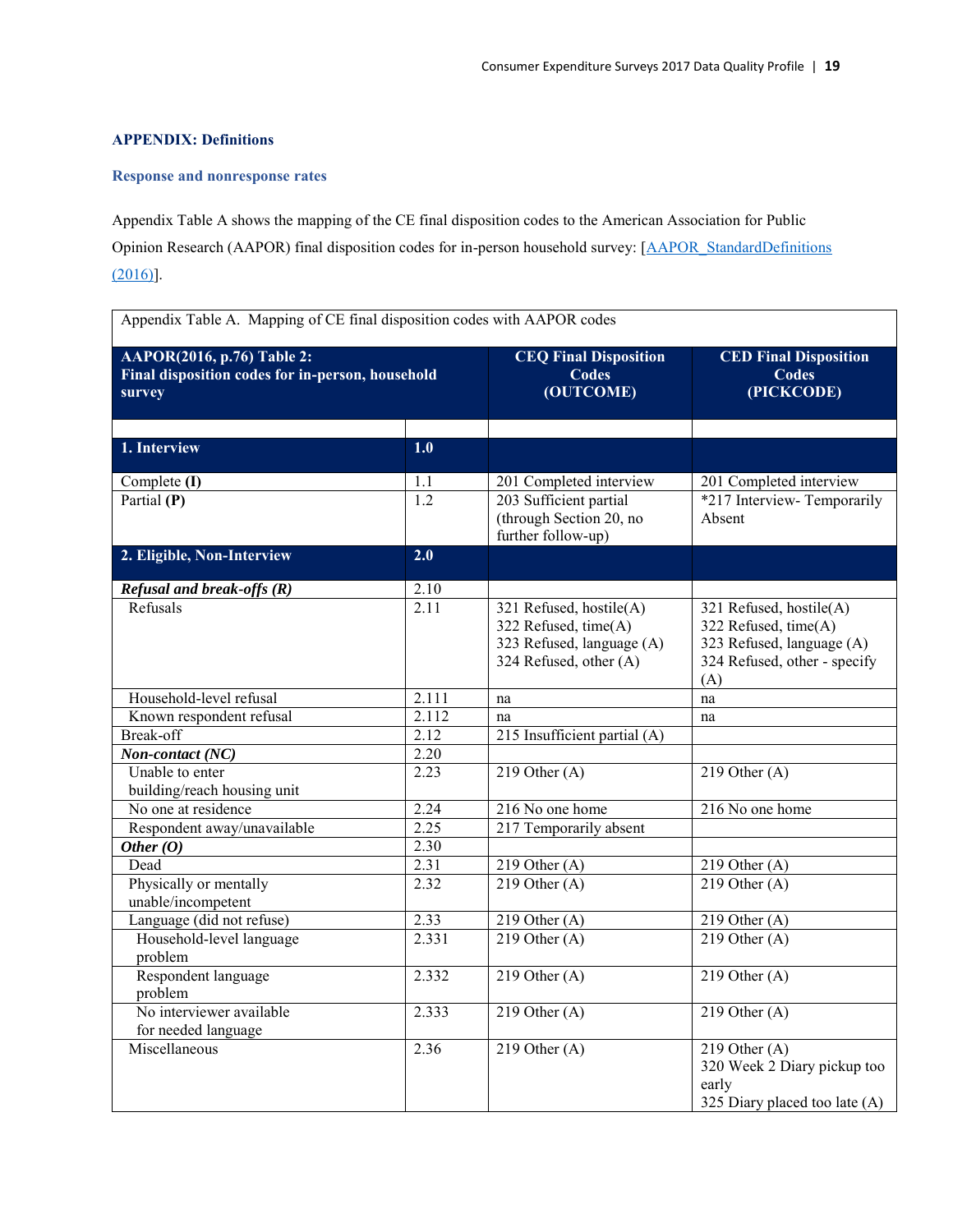| <b>AAPOR(2016, p.76)</b> Table 2:                          |                   | <b>CEQ Final Disposition</b>                                                                                                                                                                                                                                                                  | <b>CED Final Disposition</b>                                                                                                                                                                                                                                                               |
|------------------------------------------------------------|-------------------|-----------------------------------------------------------------------------------------------------------------------------------------------------------------------------------------------------------------------------------------------------------------------------------------------|--------------------------------------------------------------------------------------------------------------------------------------------------------------------------------------------------------------------------------------------------------------------------------------------|
| Final disposition codes for in-person, household<br>survey |                   | <b>Codes</b><br>(OUTCOME)                                                                                                                                                                                                                                                                     | <b>Codes</b><br>(PICKCODE)                                                                                                                                                                                                                                                                 |
|                                                            |                   |                                                                                                                                                                                                                                                                                               | 326 Blank diary, majority of<br>items recalled w/o receipts<br>(A)                                                                                                                                                                                                                         |
| 3. Unknown eligibility, non-interview **                   | 3.0               |                                                                                                                                                                                                                                                                                               |                                                                                                                                                                                                                                                                                            |
| Unknown if housing unit occupied (UH)                      | 3.10              | na                                                                                                                                                                                                                                                                                            | na                                                                                                                                                                                                                                                                                         |
| Not attempted or worked                                    | 3.11              |                                                                                                                                                                                                                                                                                               |                                                                                                                                                                                                                                                                                            |
| Unable to reach/unsafe area                                | $\overline{3.17}$ |                                                                                                                                                                                                                                                                                               |                                                                                                                                                                                                                                                                                            |
| Unable to locate address                                   | 3.18              | 258 Unlocated sample<br>address (C): Treated as<br>ineligible for CE                                                                                                                                                                                                                          | 258 Unlocated sample<br>address (C): Treated as<br>ineligible for CE                                                                                                                                                                                                                       |
| Housing unit/Unknown if eligible<br>respondent (UO)        | 3.20              | na                                                                                                                                                                                                                                                                                            | na                                                                                                                                                                                                                                                                                         |
| No screener completed                                      | 3.21              |                                                                                                                                                                                                                                                                                               |                                                                                                                                                                                                                                                                                            |
| Other                                                      | $\overline{3.90}$ |                                                                                                                                                                                                                                                                                               |                                                                                                                                                                                                                                                                                            |
| 4. Not Eligible                                            | 4.0               |                                                                                                                                                                                                                                                                                               |                                                                                                                                                                                                                                                                                            |
| Out of sample                                              | 4.10              |                                                                                                                                                                                                                                                                                               |                                                                                                                                                                                                                                                                                            |
| Not a housing unit                                         | 4.50              | 228 Unfit, to be demolished<br>(B)<br>229 Under construction, not<br>ready $(B)$<br>231 Unoccupied tent/trailer<br>site $(B)$<br>232 Permit granted,<br>construction not started (B)<br>240 Demolished (C)<br>241 House/trailer moved (C)<br>243 Converted to permanent<br>nonresidential (C) | 228 Unfit, to be demolished<br>(B)<br>229 Under construction, not<br>ready $(B)$<br>231 Unoccupied tent/trailer<br>site(B)<br>232 Permit granted,<br>construction not started (B)<br>240 Demolished (C)<br>241 House/trailer moved (C)<br>243 Converted to permanent<br>nonresidential (C) |
| Business, government office, other<br>organization         | 4.51              | 243 Converted to permanent<br>nonresidential (C)                                                                                                                                                                                                                                              | 243 Converted to permanent<br>nonresidential (C)                                                                                                                                                                                                                                           |
| Institution                                                | 4.52              | na                                                                                                                                                                                                                                                                                            | na                                                                                                                                                                                                                                                                                         |
| Group quarters                                             | 4.53              | 252 Located on military base<br>or post $(C)$                                                                                                                                                                                                                                                 | 252 Located on military base<br>or post $(C)$                                                                                                                                                                                                                                              |
| Vacant housing unit                                        | 4.60              | 226 Vacant for rent (B)<br>331 Vacant for sale (B)<br>332 Vacant other (B)<br>341 CU moved (C)<br>342 CU merged with another<br>CE CU within the same<br>address(C)                                                                                                                           | 226 Vacant for rent (B)<br>331 Vacant for sale (B)<br>332 Vacant other (B)<br>341 CU moved (C)<br>342 CU merged with another<br>CE CU within the same<br>address $(C)$                                                                                                                     |
| Regular, Vacant residences                                 | 4.61              |                                                                                                                                                                                                                                                                                               |                                                                                                                                                                                                                                                                                            |
| Seasonal/Vacation/Temporary residence                      | 4.62              | 332 Vacant other (B)<br>225 Occupied by persons<br>with URE $(B)$                                                                                                                                                                                                                             | 332 Vacant other (B)<br>225 Occupied by persons<br>with URE $(B)$                                                                                                                                                                                                                          |
| Other                                                      | 4.63              | 233 Other $(B)$<br>244 Merged units within<br>same structure $(C)$                                                                                                                                                                                                                            | 233 Other $(B)$<br>244 Merged units within<br>same structure $(C)$                                                                                                                                                                                                                         |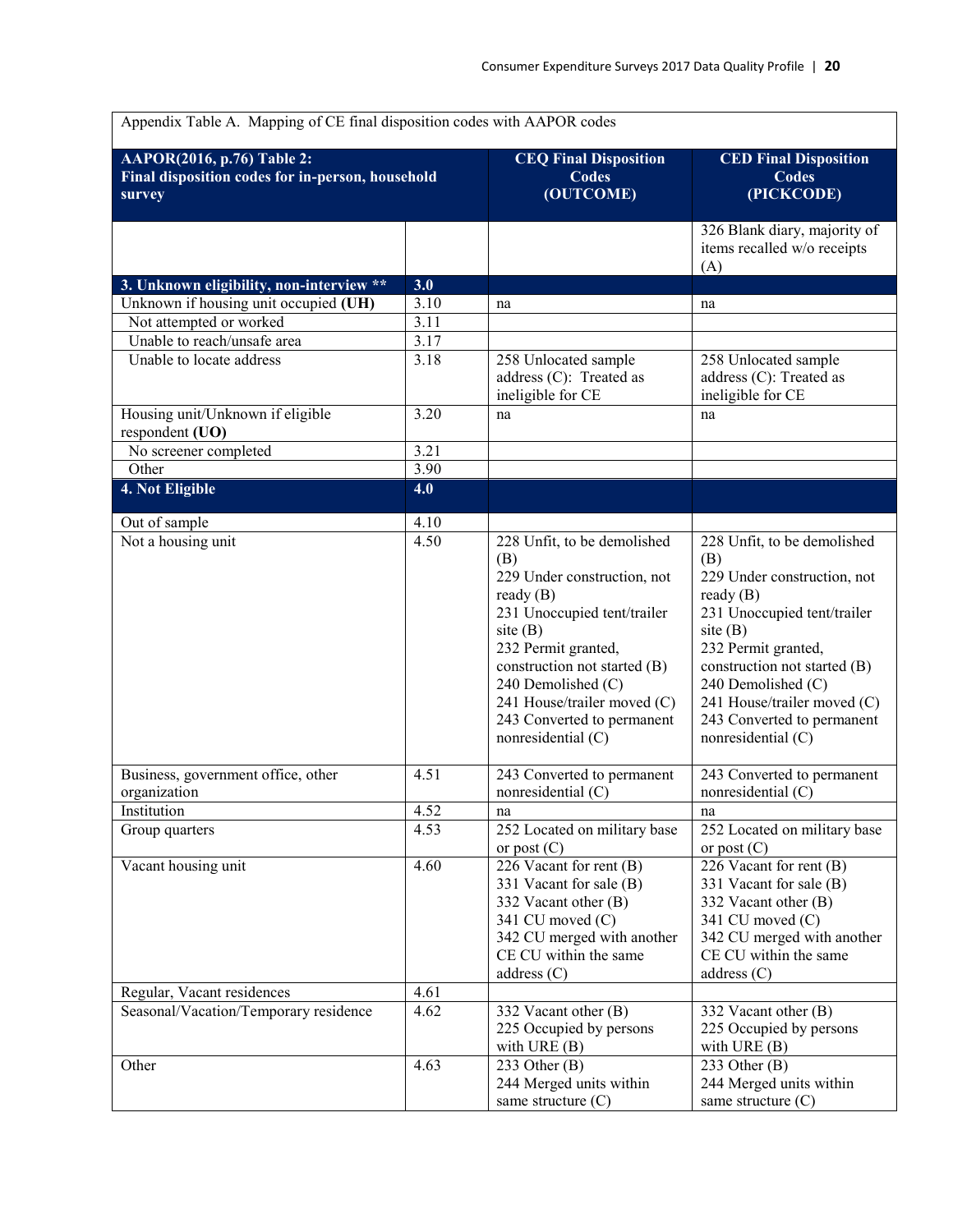| Appendix Table A. Mapping of CE final disposition codes with AAPOR codes                        |      |                                                                                                                                                                           |                                                                                                                                             |  |
|-------------------------------------------------------------------------------------------------|------|---------------------------------------------------------------------------------------------------------------------------------------------------------------------------|---------------------------------------------------------------------------------------------------------------------------------------------|--|
| <b>AAPOR(2016, p.76)</b> Table 2:<br>Final disposition codes for in-person, household<br>survey |      | <b>CEQ Final Disposition</b><br><b>Codes</b><br>(OUTCOME)                                                                                                                 | <b>CED Final Disposition</b><br>Codes<br>(PICKCODE)                                                                                         |  |
|                                                                                                 |      | 245 Condemned $(C)$<br>247 Unused serial number or<br>listing sheet $(C)$<br>248 Other $(C)$<br>259 Unit does not exist or is<br>out of scope<br>290 Spawned in error (C) | 245 Condemned (C)<br>247 Unused serial number or<br>listing sheet $(C)$<br>248 Other $(C)$<br>259 Unit does not exist or is<br>out of scope |  |
| No eligible respondent                                                                          | 4.70 | 224 All persons under 16 (B)                                                                                                                                              | 224 All persons under $16(B)$                                                                                                               |  |
| Quota filled                                                                                    | 4.80 | na                                                                                                                                                                        | na                                                                                                                                          |  |

NOTES:

\* CED: Type A code "217 – temporarily absent" is treated as "completed interview" by CE-SMD. The Diary survey is designed to collect data for respondents when they are at home, and the Interview survey is designed to collect data for respondents when they are both at home and away on trips. When everyone is away on a trip in a Diary household for the entire week, they are counted as completed interviews with \$0 of expenditures at home. Instead, expenditures for those away on trips comes from the Interview survey. Since Diary and Interview data are merged or "integrated" during estimation, this practice is designed to capture the right amount of expenditures.

\*\* CE does not have an "Unknown eligibility" classification because Census trains interviewers to treat any case of unknown eligibility as Type A.

Census Bureau non-interview categories: (A)=Type A (B)=Type B (C)=Type C Reference: The American Association for Public Opinion Research (2015). *Standard Definitions: Final dispositions of case codes and outcome rates for surveys*. 8th edition.

In the following definitions for eligible sample, response rate, refusal rate, noncontact rate, and other non-response rate, the formula contain the alphabets I, P, R, NC, O, which refer to groupings of final disposition codes that are defined in Appendix Table A above.

**Eligible Sample** (denominator for response, refusal, noncontact, and other nonresponse rates)

 $= I + P + R + NC + O$ 

The total number of eligible units - those who completed interviews (I, P), plus non-response due to refusals, noncontact, or other reasons (R, NC, O). This excludes any address that was sampled and ineligible (for example, an abolished household at a sampled address or a commercial business at a sampled address).

## **Response Rate (AAPOR definition RR2)**

 $= (I + P) / (I + P + R + NC + O)$ 

Defined as total number of good and partial interviews (interviews that provide data for use in the production tables), divided by the eligible sample. For the CE, unknown eligible housing units are coded as "Eligible noninterview" (i.e. Type A).

## **Refusal Rate (AAPOR definition REF3)**

 $= R / (I + P + R + NC + O)$ 

Defined as total number of eligible non-responses that were refused or started, but not completed, divided by the eligible sample. Refused interviews includes refusals due to time, language problems, and other types of refusals.

## **Noncontact Rate (1 - AAPOR definition CON3)**

 $= NC / (I + P + R + NC + O)$ 

Defined as total number of eligible non-responses due to inability to make contact with an eligible sample unit member.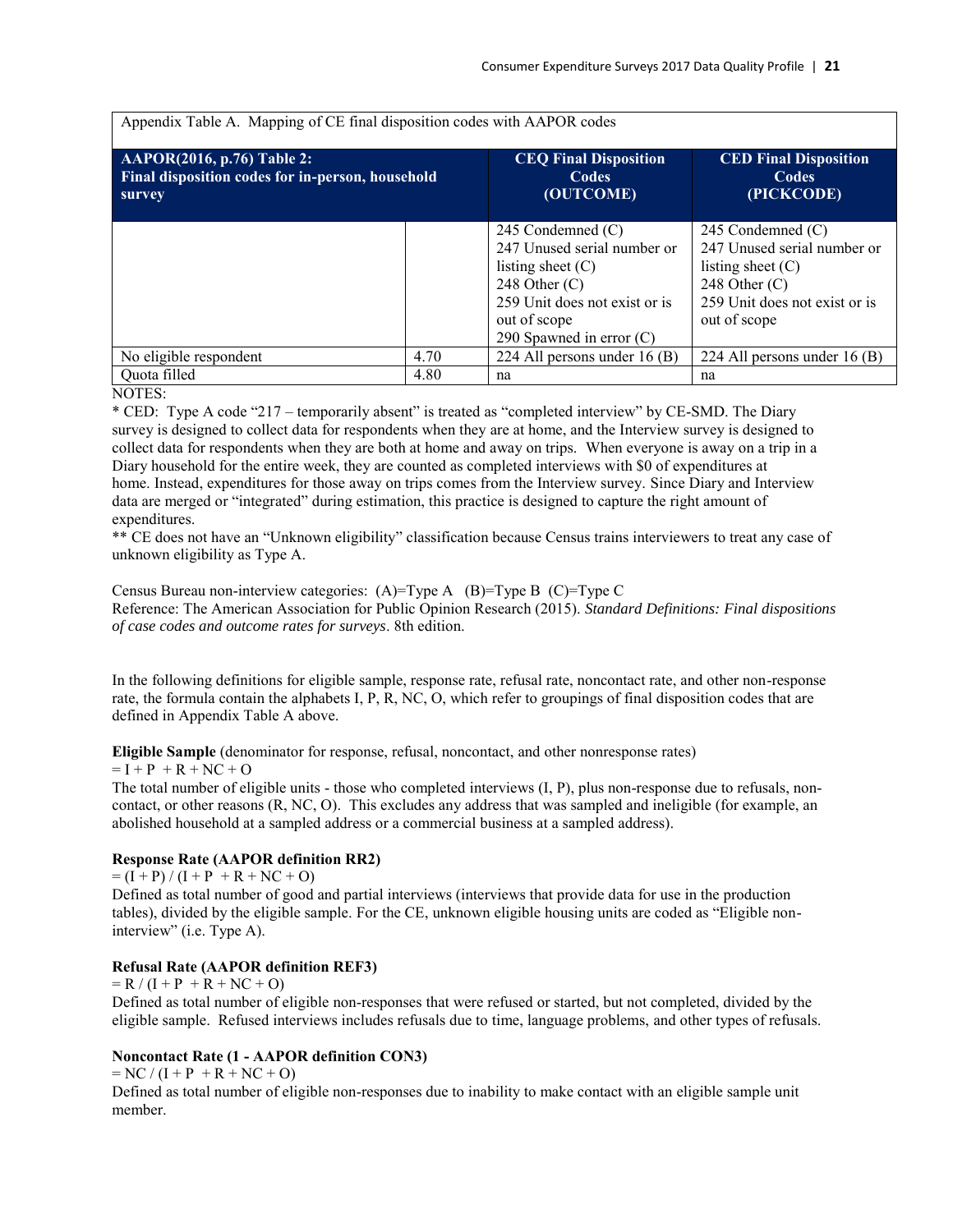#### **Other Nonresponse Rate**

 $=$  O  $/(I + P + R + NC + O)$ 

Defined as total number of eligible non-responses due to reasons other than refusal and noncontact with an eligible sample unit member.

The sum of Response Rate, Refusal Rate, Noncontact Rate, and Other Nonresponse Rate comprise 100 percent of the universe of eligible sample units. In addition to these four rates, we also report on the Nonresponse Reclassification rate, which is a subset of Other Nonresponse cases.

## **Nonresponse reclassification rate**

Defined as the total number of interviews that were changed from completed to a Type A non-interview based on a review of total expenditures (CE's Minimal Expenditure Edit routine) and other information about the CU, divided by the eligible sample.

#### **For the CEQ**

OUTCOME = 219 Other Type A Noninterview, & TYPEASP = "Minexpn**"**

## **For the CED**

INTRVIEW =

- 5 Diaries with zero items reported in both weeks of the survey OR Diaries with zero items reported and the diary from the other diary week is a Type A, B, or C non-interview
- 6 Diaries with zero items reported and the diary from the other diary week has > 10 items reported in FDB with the total cost of these items being <= \$50 OR Diaries with zero items reported and the diary from the other diary week has  $\leq$  10 items reported in FDB with the total cost of these items being  $\leq$  \$50 and the CU does not live in a rural area or a college dormitory and no members of the CU were away during the reference period
- 7 Diaries where there is one person in the CU and the total amount spent on food (at home and away from home)  $is \leq 55$  in the current week and  $\leq 15$  in the other diary week, and the number of items reported for nonfood items in the current week is < 4 or the total cost of items reported for non-food items in the current week  $is < $30$
- 8 Diaries where there are 2 or 3 members in the CU the total amount spent on food (at home and away from home) is  $\le$  \$10 in the current week and  $\le$  \$20 in the other diary week and the number of items reported of non-food items in the current week is < 4 or the total cost of non-food items reported in n the current week is < \$30
- 9 Diaries where there are four or more CU members and CU the total amount spent on food (at home and away from home) is  $\le$  \$20 in the current week and  $\le$  \$30 in the other diary week and the number of items reported of non-food items in the current week is < 4 or the total cost of non-food items reported in n the current week is  $\leq$  \$30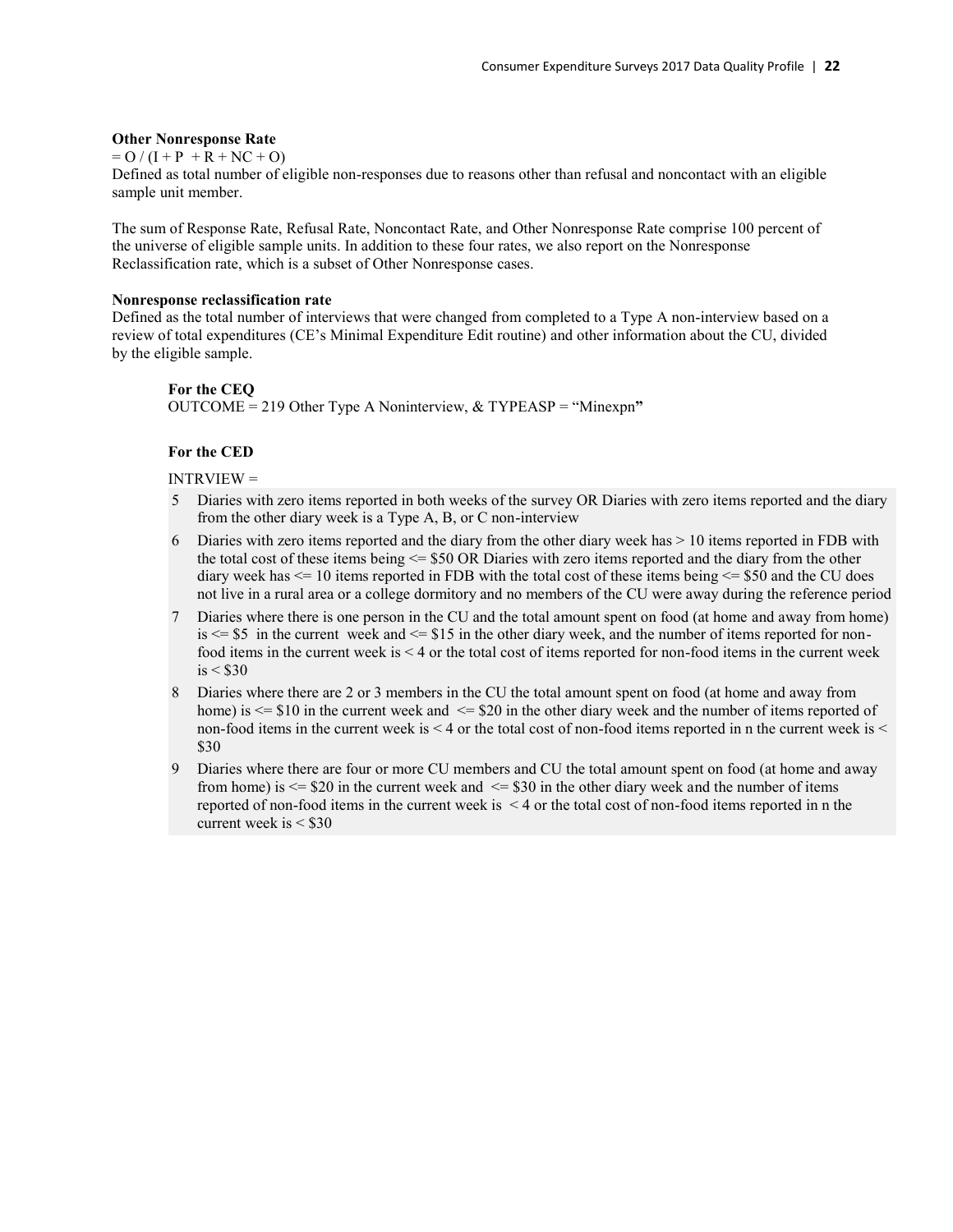## <span id="page-25-0"></span>**Summary of changes to data collection in 2015**

In this section, we provide a brief overview of the changes in data collection in 2015 that impact the universe of eligible sample units included in the production of CE's official published tables, and response rate computations.

## 1. CE Sample Redesign

The CE sample is updated after every Decennial Census to ensure it reflects the population. The 2010 Decennial Census geographic boundaries were implemented for the CE in 2015, and are henceforth referenced as the *2010 Sample Redesign*. The first month of expenditures in 2015 that are eligible under the 2010 Sample Redesign is *January 2015*.

- CEQ: The CEQ has a three-month *retrospective* reference period *prior* to the month of data collection (sample month). Thus, *February 2015* is the first sample month for CEQ cases under the 2010 Sample Redesign for producing the official published tables for 2015 (since the February 2015 sample month has a reference period of Nov 2014, Dec 2014, and *Jan 2015*).
- CED: Unlike the CEQ, the CED has a *prospective* 1-week reference period after the diary is placed. Thus, *January 2015* is the first sample month for CED cases under the Sample Redesign for producing the official published tables for 2015.

## 2. Bounding Interview dropped in the CEQ

The CEQ bounding interview in Wave 1 of the five-wave survey panel was dropped starting with the 2010 Sample Redesign. The bounding interview had a 1-month recall and its data had not been previously used to produce estimates for the CE official published tables. Thus, with the dropping of the bounding interview, cases in the 2015 CEQ survey panel under the 2010 Sample Redesign, and moving forward, will comprise of four waves of interview. However, due to the rotating panel design of the CEQ, there were still Wave 5 cases from CEQ survey panels that started in 2014 but did not complete until 2015.

In summary, the CE data used to compute final disposition rates to match the data used in the production of CE's official published tables are as follows:

| <b>CEQ</b>                                 | Prior to 2015                                  | 2015                                 |
|--------------------------------------------|------------------------------------------------|--------------------------------------|
| Calendar months of data used               | Jan through Dec                                | Feb through Dec                      |
| Waves in survey panel                      | 2 through 5<br>(Wave 1 was bounding interview) | All waves<br>(No bounding interview) |
|                                            |                                                |                                      |
| <b>CED</b>                                 | Prior to 2015                                  | 2015                                 |
| Calendar months of data used<br>Diary week | Jan through Dec<br>1 and 2                     | Jan through Dec<br>1 and $2$         |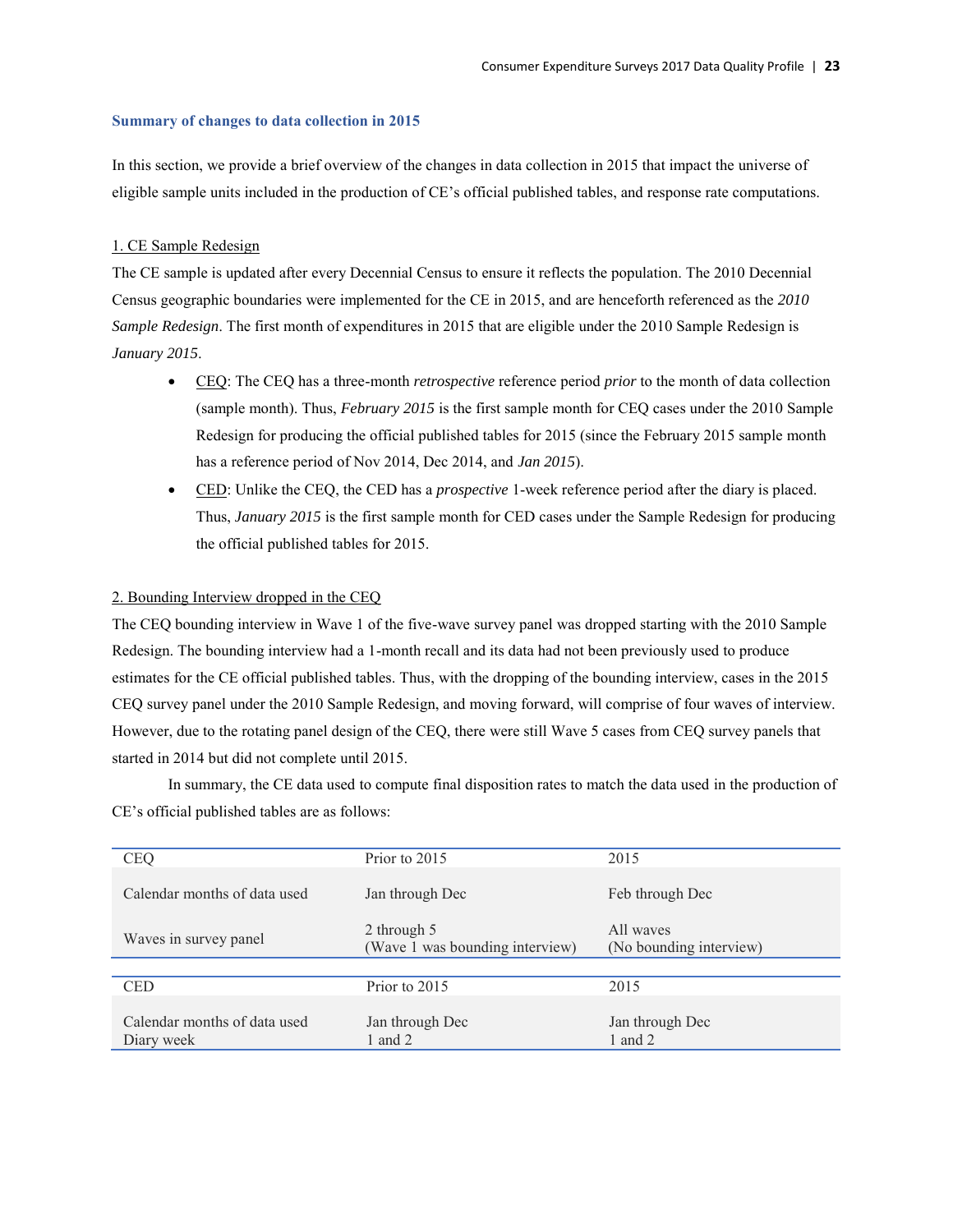## <span id="page-26-0"></span>**Records use comparison groups**

Respondent use of records for reporting expenditures is an indicator of accurate reporting of the amount of the expense and the details about the expense. At the end of the CEQ, there is a ["Post Interview for Field](https://www.bls.gov/cex/capi/2015/csxback1a.htm)  [Representatives"](https://www.bls.gov/cex/capi/2015/csxback1a.htm) section. One of the questions in that section asks the interviewer, "How often did the respondent consult records?" in the interview, and provides four response options:

- 1. always or almost always (90% of the time or more)
- 2. most of the time (50 to 89%)
- 3. occasionally (10 to 49% of the time)
- 4. never or almost never (less that 10% of the time).

The above response options were reworded from July 2016 on:

- 1. always or almost always
- 2. most of the time
- 3. occasionally, or used at least one record
- 4. never, no records used

Two comparison groups for records usage was created for analysis, "*Records*" vs "*None*":

- Records group consisted of interviews in which the interviewer reported records were used occasionally, most of the time, or always;
- None group comprised of interviews in which the interviewer reported records were used never or almost never.

## <span id="page-26-1"></span>**Reported expenditures**

For analysis of expenditure edit rates in this report, we made a distinction between the set of expenditure records based on respondent reports ("*reported expenditure records*") from post-processed final set of expenditure records used to produce official tables and released as public-use microdata ("*processed expenditure records*"). The set of reported expenditure records is smaller than the set of processed expenditure records because during BLS data editing, additional expenditure records are generated (for example, due to time adjustment of a quarterly record value allocated to 3 monthly records values). The focus is on reported expenditures to understand how much of the collected data were edited.

Ideally, the reported expenditure records files would comprise the expenditure variables that correspond directly to the survey questions about the expenditures. However, because there are hundreds of expenditure variables spread across more than 40 data tables, for convenience, modifications were made to the MTAB data to create the reported expenditures file. The following paragraphs describe the creation of the reported expenditures file for the CEQ and the CED.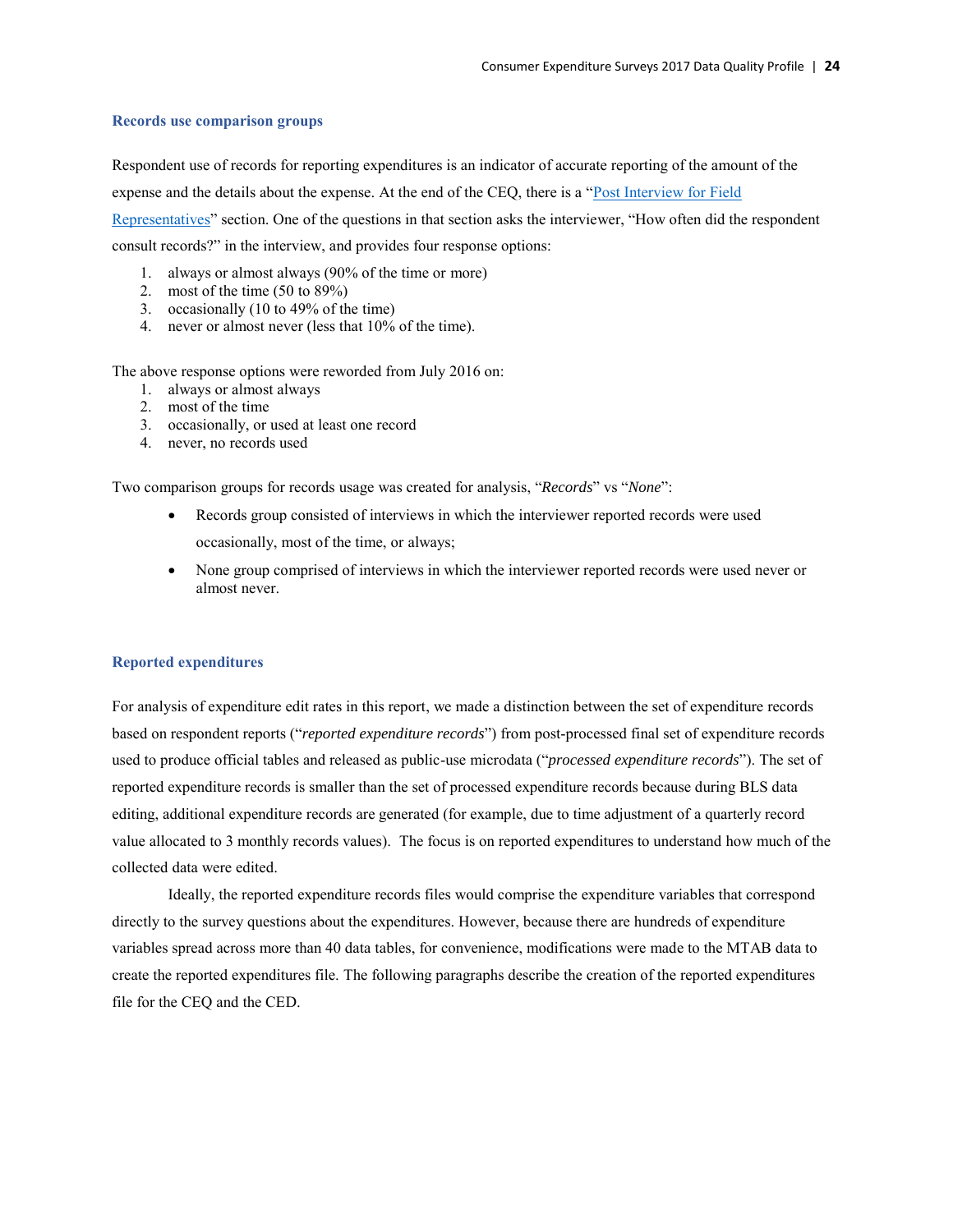## *Processed expenditure records.*

For the CEQ*,* the processed expenditure records file is sourced from the CE Production database Post Edit and Estimation Subsystem (EES) MTAB data table for the CEQ. For the CED*,* the data source is the CE Production database Post EES EXPN data tables (EFDB, EMLS, ECLO, EOTH). TARGRTYP="c" is a result of a blank or invalid cost in ECOM.

## *Reported expenditure records.*

*For the CEQ.* We made modifications to the MTAB file to attempt to get as accurate a count as possible for the number of uniquely reported items for each CU, while still taking advantage of the convenience of the MTAB data file. We subset the MTAB data file to records that were unique by the combination of three variables on the MTAB file: CU identifier (FAMID or NEWID), SEQNO, and EXPNAME. Then, the COST\_ flag associated with each record was used to determine the type of data edit for each record. We acknowledge these modifications are not comprehensive enough to capture all post-data collection edits (for example edits made to a source variable may not carry forward to the mapped variable and edits made to non-cost fields are not captured), but these modifications make some strides towards that goal.

*For the CED.* We made modifications to the Post EES EXPN files by extracting records that were unique by the combination of two variables on the EXPN files: CU identifier (FAMID or NEWID) –SEQNO. Then, the flag variable COST was used to determine the type of edit. Again, this modification does not capture the universe of all edits made in processing, but it does improve the accuracy of our computed edit rates relative to what has been reported previously.

## <span id="page-27-0"></span>**Expenditure edits**

#### *CEQ*

 Interview expenditure edits are calculated using the MTAB data. The flag variable COST\_ is used to identify if an expenditure was edited and what type of edit was done (imputation, allocation, combination, other). In addition, the "allocation number" is used to determine whether the resulting estimate has been allocated. The different types of edits (or non-edits) was identified by the following flag values for the CEQ:

| <b>CEQ</b><br><b>MTAB</b><br>Flag<br>value | <b>Flag Description</b>                                                                                                                                                                                                              | Edit group | Edit<br>Subgroup |
|--------------------------------------------|--------------------------------------------------------------------------------------------------------------------------------------------------------------------------------------------------------------------------------------|------------|------------------|
| $\theta$                                   | All of the source fields were flagged either as 0 (No Census<br>adjustment) or -300 output from screens selected for microfilm<br>review/no change or -400 output from screens; but not selected<br>for microfilm review (no change) | Unedited   | <b>NA</b>        |
|                                            | One of the source fields was flagged by Census (source flag)<br>>0                                                                                                                                                                   | Unedited   | <b>NA</b>        |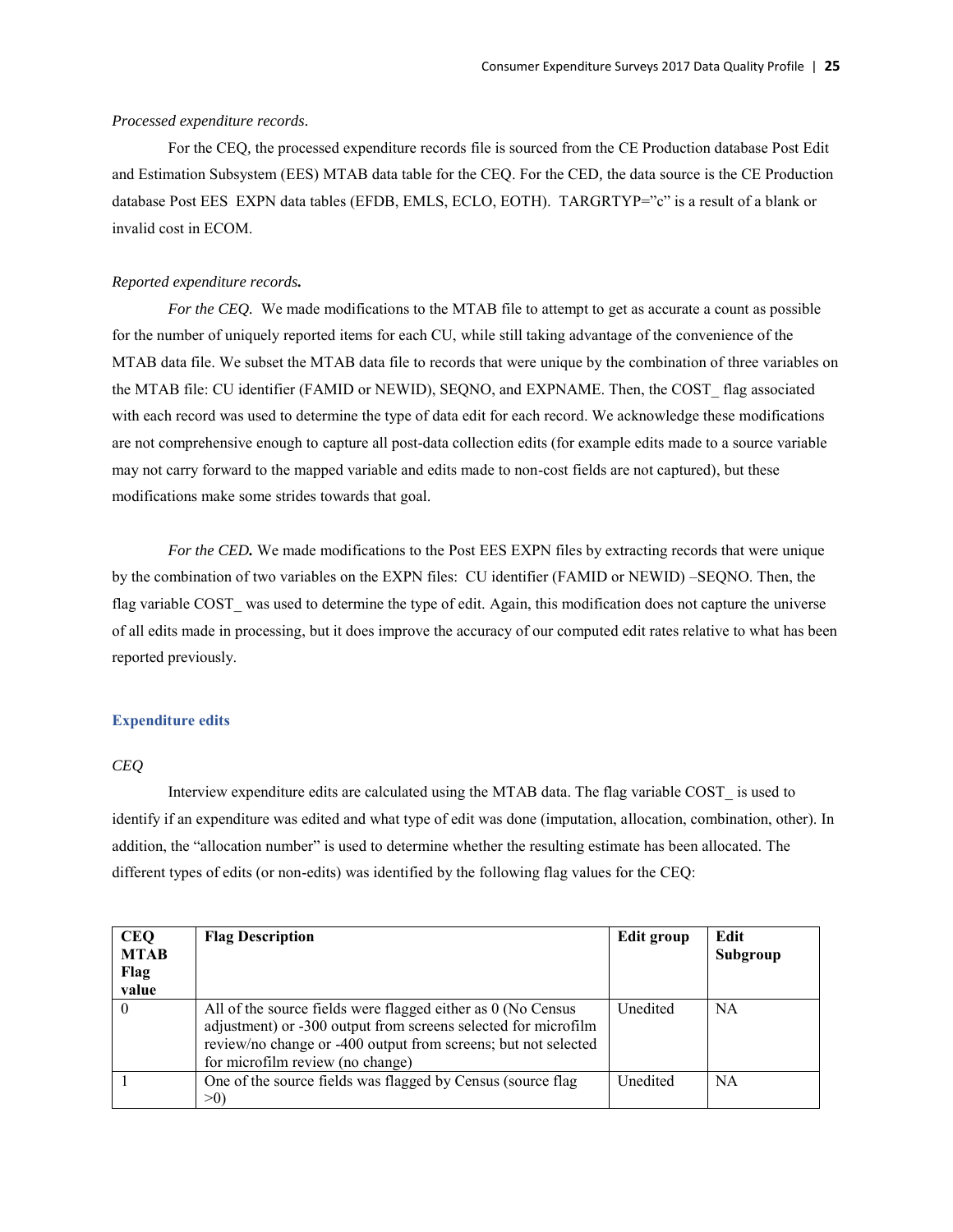| <b>CEQ</b><br><b>MTAB</b> | <b>Flag Description</b>                                           | Edit group | Edit<br>Subgroup |
|---------------------------|-------------------------------------------------------------------|------------|------------------|
| Flag                      |                                                                   |            |                  |
| value                     |                                                                   |            |                  |
| $\overline{2}$            | Manually updated (expenditure flag $= -100$ ) Changed in          | Edited     | Other            |
|                           | superfix (not a valid data adjustment source record field [-500]) |            |                  |
|                           | Changed in superfix (is a valid data adjustment source record     |            |                  |
|                           | field $[-600]$ ) (Note: All of the following flags $(3-9 \& Q-S)$ |            |                  |
|                           | indicate the source field was data adjusted by BLS. The two       |            |                  |
|                           | digit numbers in the parenthesis are the trailing digits of the   |            |                  |
|                           | source field flag, and indicate the method(s) of adjustment       |            |                  |
|                           | named after the parenthesis.)                                     |            |                  |
| 3                         | (-01 through -10) IMPUTATION                                      | Edited     | Imputed          |
| $\overline{4}$            | (-12 through -19) ALLOCATION                                      | Edited     | Allocated        |
| 5                         | -20 through -27) IMPUTATION and ALLOCATION                        | Edited     | Combination      |
| 6                         | (-30 through -32) COMPUTATION only                                | Unedited   | <b>NA</b>        |
| 7                         | -35 through -43) COMPUTATION and IMPUTATION                       | Edited     | Imputed          |
| 8                         | -45 through -52) COMPUTATION and ALLOCATION                       | Edited     | Allocated        |
| 9                         | (-53 through -68) COMPUTATION, IMPUTATION and                     | Edited     | Combination      |
|                           | <b>ALLOCATION</b>                                                 |            |                  |
| $\mathbf Q$               | -70 through -74,-75,-76) MANUAL IMPUTATION                        | Edited     | Imputed          |
| $\mathbf R$               | -78 through -85,-86,-87,-88) MANUAL ALLOCATION                    | Edited     | Allocated        |
| S                         | -90) SECTION 18 SPECIAL PROCESSING                                | Edited     | Other            |

*CED* 

 The diary expenditure edit rate is calculated using the expenditure files from diary. The flag variable COST\_ is used to identify if an expenditure was edited. In addition, the "allocation number" is used to determine whether the resulting estimate had been allocated. An expenditure record will be considered unedited if it has one of the following flags:

| <b>CED</b>          | <b>Description</b>                                                            | <b>Explanation</b>                                                                                                                                                                                                                                                                                     |
|---------------------|-------------------------------------------------------------------------------|--------------------------------------------------------------------------------------------------------------------------------------------------------------------------------------------------------------------------------------------------------------------------------------------------------|
| <b>EES</b>          |                                                                               |                                                                                                                                                                                                                                                                                                        |
| Flag                |                                                                               |                                                                                                                                                                                                                                                                                                        |
| Value               |                                                                               |                                                                                                                                                                                                                                                                                                        |
| $^{\circ}0^{\circ}$ | Default - no change to data                                                   | No adjustments were made during processing.                                                                                                                                                                                                                                                            |
| $\cdot$ 3'          | Reviewed, no update; default adjustment status                                | The value was reviewed during processing, but<br>no adjustments were made.                                                                                                                                                                                                                             |
| $^{\circ}11'$       | Sales Tax, Preliminary edits, or Minimal<br>expenditure reclassification edit | Sales tax is a calculation applied to the data and<br>will be treated as unedited for these rates.                                                                                                                                                                                                     |
| $^{\circ}15$        | Phase 1 Confirmed. Operator/Error Resolution<br>Overrides (confirms value)    | This flag is carried from the CAPI instrument<br>and is present when a Field Representative<br>suppresses a prompt to check the value<br>(confirming the reported value). No changes are<br>made to the data.                                                                                          |
| $^{\circ}16$        | Phase 1 Changed. Error Resolution Changes value                               | This flag is carried from the CAPI instrument<br>and is present when a Field Representative<br>updates a value after prompted to check the<br>value. Though the data is changed, it is assumed<br>that it is edited based on the respondent's input<br>and not considered as edited during processing. |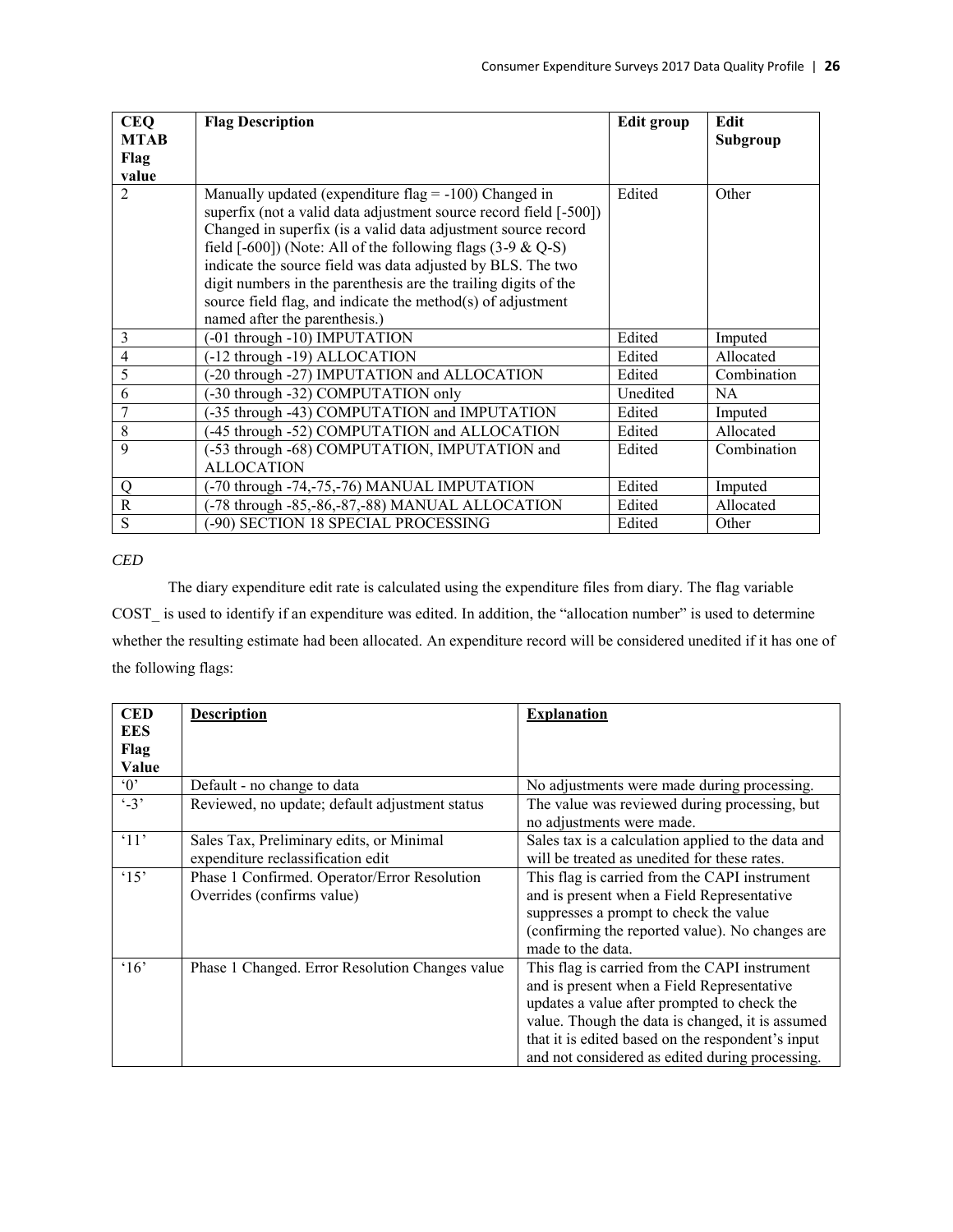All other flags indicate some type of adjustment during processing and are considered edited. An allocation rate is also produced using the allocation number of a given item (ALCNO). Any allocation number not equal to '000' is an allocated value. It is important to note that the values that are allocated are included in the editing rate; however, these values may also have been edited in some other way during the processing. It is not possible to delineate other edits from the current data available.

Note: for both CEQ and CED, the number of targets selected for an allocation will affect the adjustment rates - the total number of items that are allocated will add to both the numerator and the denominator for analysis using *processed* expenditure records (but not [reported expenditure records\)](#page-26-1).

## <span id="page-29-1"></span><span id="page-29-0"></span>**Income imputation**

 The CE implemented multiple imputations of income data, starting with the publication of 2004 data. Prior to that, only income data collected from complete income reporters were published. However, even complete income reporters may not have provided information on all sources of income for which they reported receipt. With the collection of bracketed income data starting in 2001, this problem was reduced but not eliminated. One limitation was that bracketed data only provided a range in which income falls, rather than a precise value for that income. In contrast, imputation allows income values to be estimated when they are not reported. In multiple imputations, several estimates are made for the same CU, and the average of these estimates is published.

Income data from the Diary Survey are processed in the same way as in the Interview Survey.

Imputation rates for income are calculated based on the processed CE data (Post EES data that are used to produce the published tables) for each collection period. Following the model of the production tables, each wave of data will be treated independently for the CE quarterly interview survey (CEQ), and each weekly diary is treated independently for the Diary survey (CED). Imputation rates are calculated for final income before taxes. The income is counted as imputed if any of its summed components were imputed during processing. This will be identified using the imputation indicator flag. Any value of the flag not equal to '100' is considered imputed.

| Imputation        | <b>Description</b>                                                                                |
|-------------------|---------------------------------------------------------------------------------------------------|
| <b>Flag Value</b> |                                                                                                   |
| 100               | No imputation. This would be the case only if NONE of the variables that are summed to get        |
|                   | the summary variables is imputed.                                                                 |
| 2nn               | Imputation due to invalid blanks only. This would be the case if there are no bracketed           |
|                   | responses, and at least one value is imputed because of invalid blanks.                           |
| 3nn               | Imputation due to brackets only. This would be the case if there are no invalid blanks, and there |
|                   | is at least 1 bracketed response                                                                  |
| 4nn               | Imputation due to invalid blanks AND bracketing                                                   |
| 5 <sub>nn</sub>   | Imputation due to conversion of valid blanks to invalid blanks. (Occurs only when initial values  |
|                   | for all sources of income for the consumer unit and each member are valid blanks.)                |